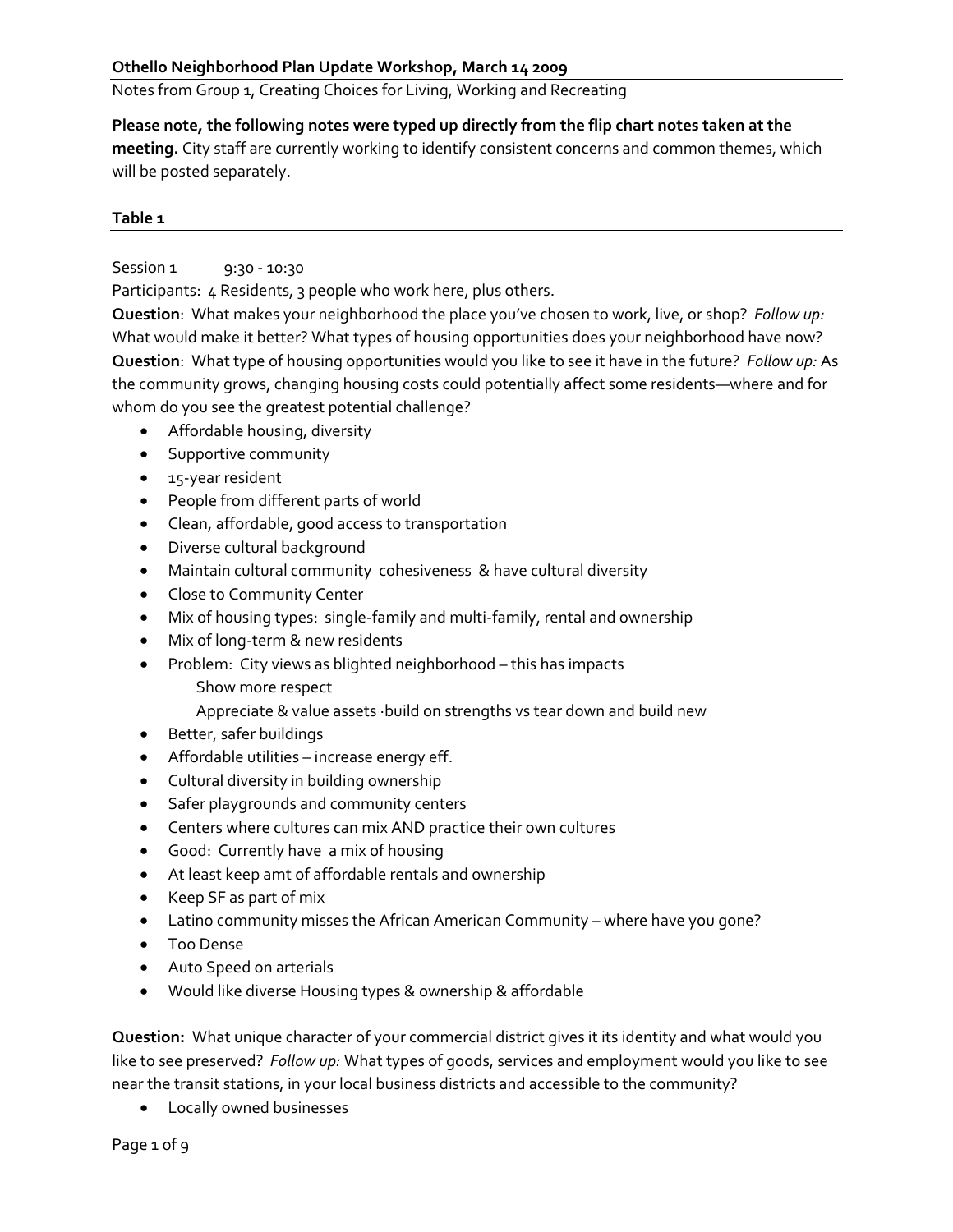#### Notes from Group 1, Creating Choices for Living, Working and Recreating

- \*\*\***Cultural Diversity of businesses**
- Business that serve diverse cultures & Americans
- Would like to be able to utilize skills from their homes countries for employment here (ie training to translate those skills to this work environment)
- Would like a wider range of goods (clothing, shoes, movies ie where to buy kids shoes)
- Would like an affordable, safe, clean, supermarket
- Increase public safety
	- increase youth training
	- crime prevention training
- More youth activities
- Increase public transportation as population grows
- Can't have everything at each Light Rail Station, so let's coordinate different things offered at each Light Rail station
- Maintain affordable commercial space
- Want to feel safe to be out at night make safe for kids (traffic & trains especially at Franklin High School)
- Crime prevention
- Create new jobs, including City jobs, to employ local residents
- Affordable Community Center Rentals
- Stronger Schools more High Schools so Kids can stay in community
- Culturally appropriate safety signage for Light Rail

**Question:** How do you use the parks and community centers in your neighborhood or nearby today (exercise, take children to play, relax, informal gathering)? If you don't go to city parks, now, what change would make you want to use the parks more?

- Othello Park
	- City has removed benches & trash cans would like them replaced
	- Restrooms need to be cleaner & safer (gender separation needs improved )
	- Recreational programs need to be improved
- Goes to Rainier Beach Library, but not New Holly CC.
- Would like staff at Community Centers that speak other languages/ make others feel more welcome
- Would like bigger gym/workout room Longer hours

Table 1, Session 2 10:30 - 11:30 Participants: 1 Residents, 4 people who work here, plus others.

**Question**: What makes your neighborhood the place you've chosen to work, live, or shop? *Follow up:* What would make it better? What types of housing opportunities does your neighborhood have now?

- Affordable. diversity
- Good public transit access
- Working to support youth and build community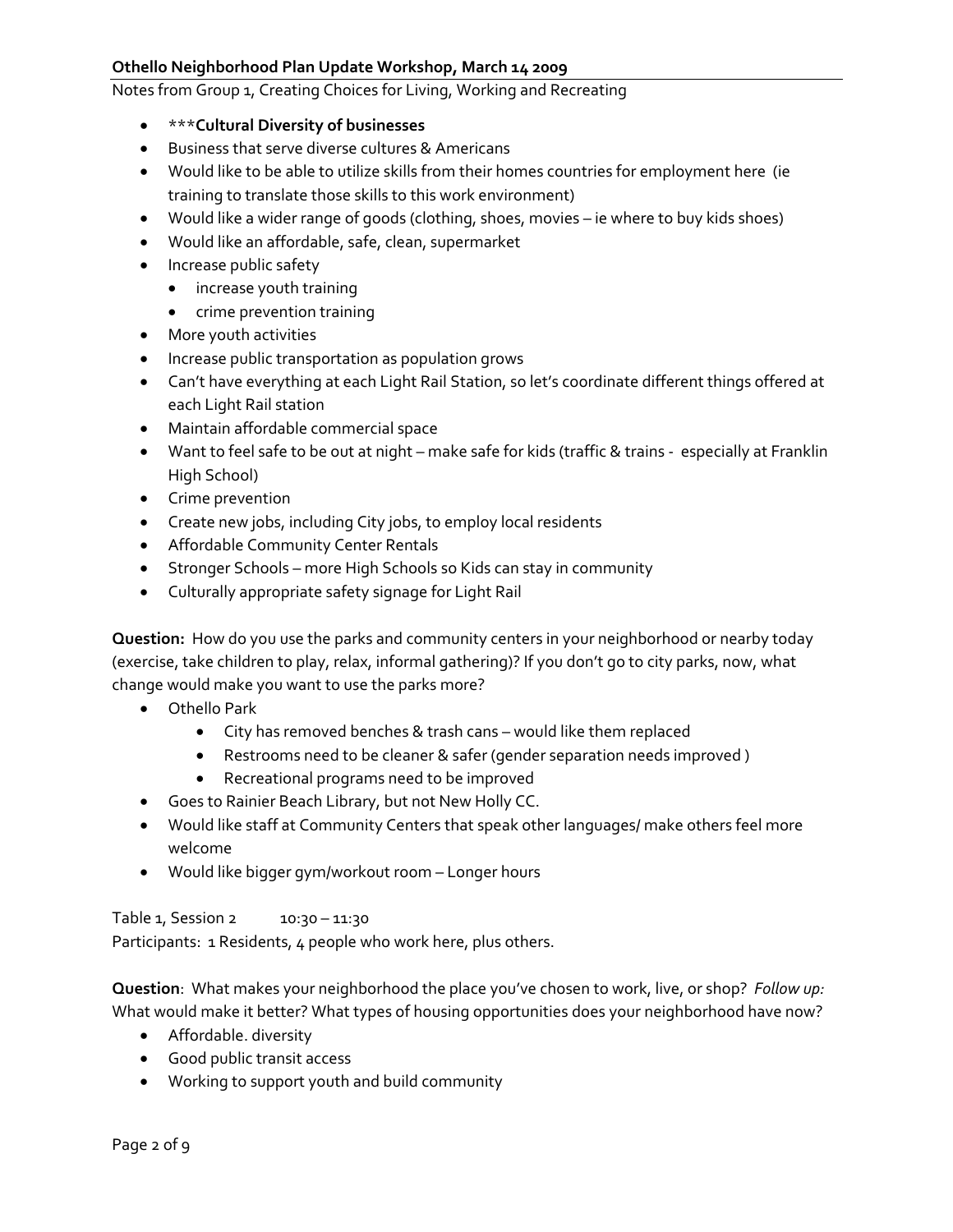#### Notes from Group 1, Creating Choices for Living, Working and Recreating

**Question:** What unique character of your commercial district gives it its identity and what would you like to see preserved? *Follow up:* What types of goods, services and employment would you like to see near the transit stations, in your local business districts and accessible to the community?

- Less youth violence
- \*\*\***Good clean Grocery Store**
- More employment opportunities for youth and young adults
- Daycare
- More pedestrian friendly commercial centers
- Less vacant lots
- More informal gathering places need to be safe
- Better pedestrian environment on MLK (sidewalks, pedestrian crossings)
- Community Identity
	- Diversity of community and businesses
	- Locally‐owned businesses
	- Need programs to support these characteristics so not displaced
- Need affordable commercial spaces
- Technical assistance for existing & new businesses to succeed.
	- Business training for immigrants to understand cultural differences of businesses here
	- Hire members of these communities to provide training
	- trusted advocate model to reach communities
- R.V. to be center for Green movement: Jobs, business, technology for local people
	- Community College/training in Rainier Valley to include "Green Job" focus
	- Bring in green business/hire local
	- make sure policies support this
	- Support grass root programs trying to make this happen

**Question**: What type of housing opportunities would you like to see it have in the future? *Follow up:* As the community grows, changing housing costs could potentially affect some residents—where and for whom do you see the greatest potential challenge?

- Maintain range of housing: in affordability; type; tenure
- Maintain Affordable housing
- Maintain /support exist SF
- Develop underdeveloped sites w/high density
- Possible housing programs: transitional housing; lease to own
- Provide a way to move from rent to own
- Socio-econometric Sustainability
- Challenge: rising housing costs.
	- Immigrant populations
	- Low income, min wage worker

What would you like to see?

- Increase service sector business or make more visible (accts, attorney)
- Pharmacy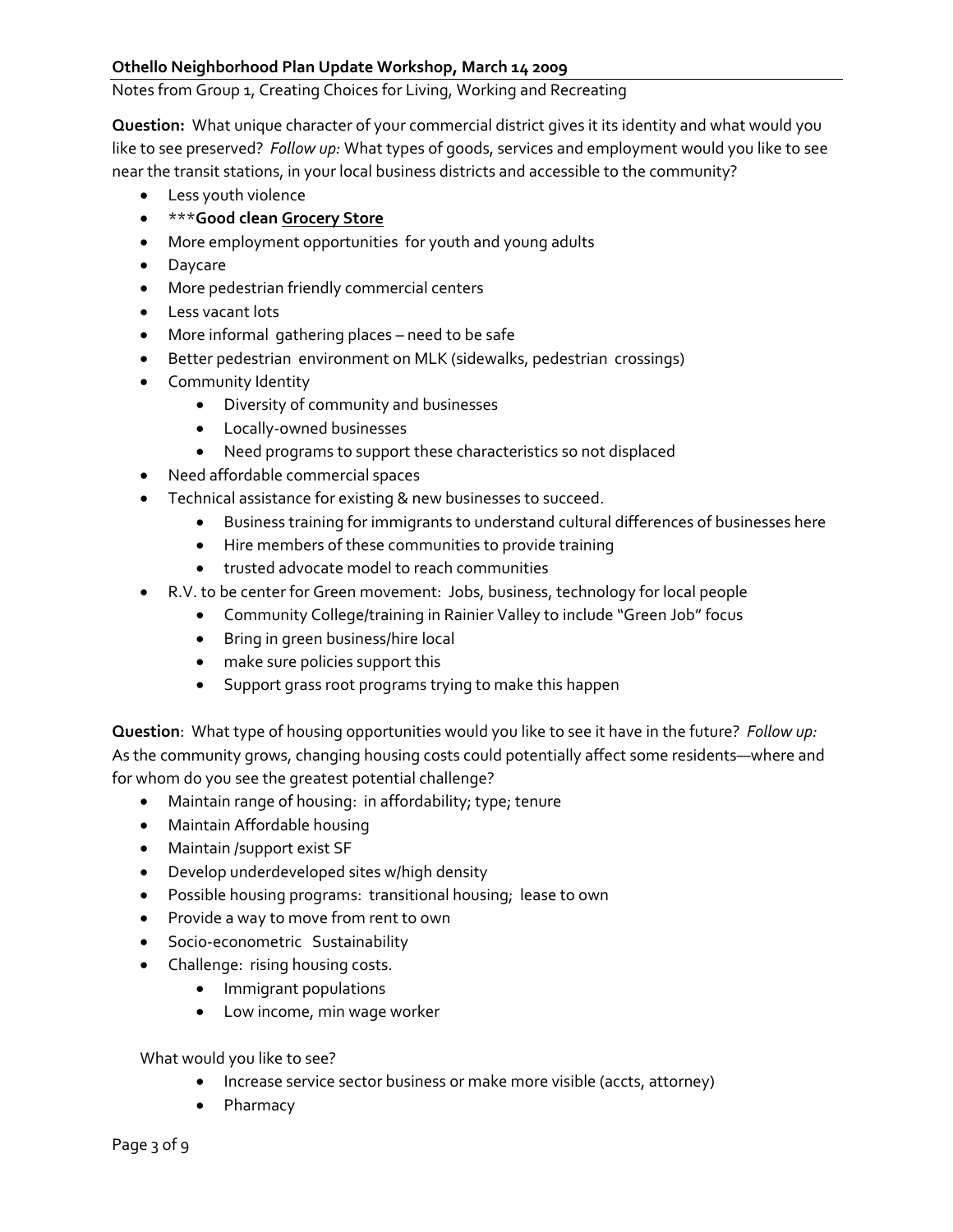Notes from Group 1, Creating Choices for Living, Working and Recreating

- Grocery Store
- Make existing businesses more visible. Build community around them, concentrating them pedestrian friendly
- Businesses accessibility/visible to multi cultures
- More youth programs that keep youth together
- Places for youth to hang out
- Get community involved with youth activities & Alt Schools
- Programs for high risk youth
- Informal gathering places where they can interact with their culture as well as others
- Improve Public Safety
- More Programs/jobs for youth including city jobs
- Improve East/West connection
- More parks programming for range of age groups & cultures other that B ball and tennis
- More density to support more housing options & retail
- Super market /Pharmacy/Fred Meyers
- Business/ job training for immigrants as they enter our economy
- "Green jobs", technology, business
- Places for youth to "hang out"
- Greater involvement W/youth
- Programs for high risk youth
- Make commercial ventures accessible to all groups
- Improve public transit
- Less vacant land

#### Table 1 Emerging issues "Like / need"

- Affordable housing
- Diversity of Housing
	- 1. Density
	- 2. Ownership
	- 3. Cost
- Cultural Diversity
- Cultural diversity of commercial district
	- 1. Small independent
- Chief Sealth Trail & community gardens

# **Table 2**

Session 1 9:30 - 10:30

**Question**: What makes your neighborhood the place you've chosen to work, live, or shop? *Follow up:* What would make it better? What types of housing opportunities does your neighborhood have now?

- Unique shops, independent small businesses.
- Ability to walk to station from home this year.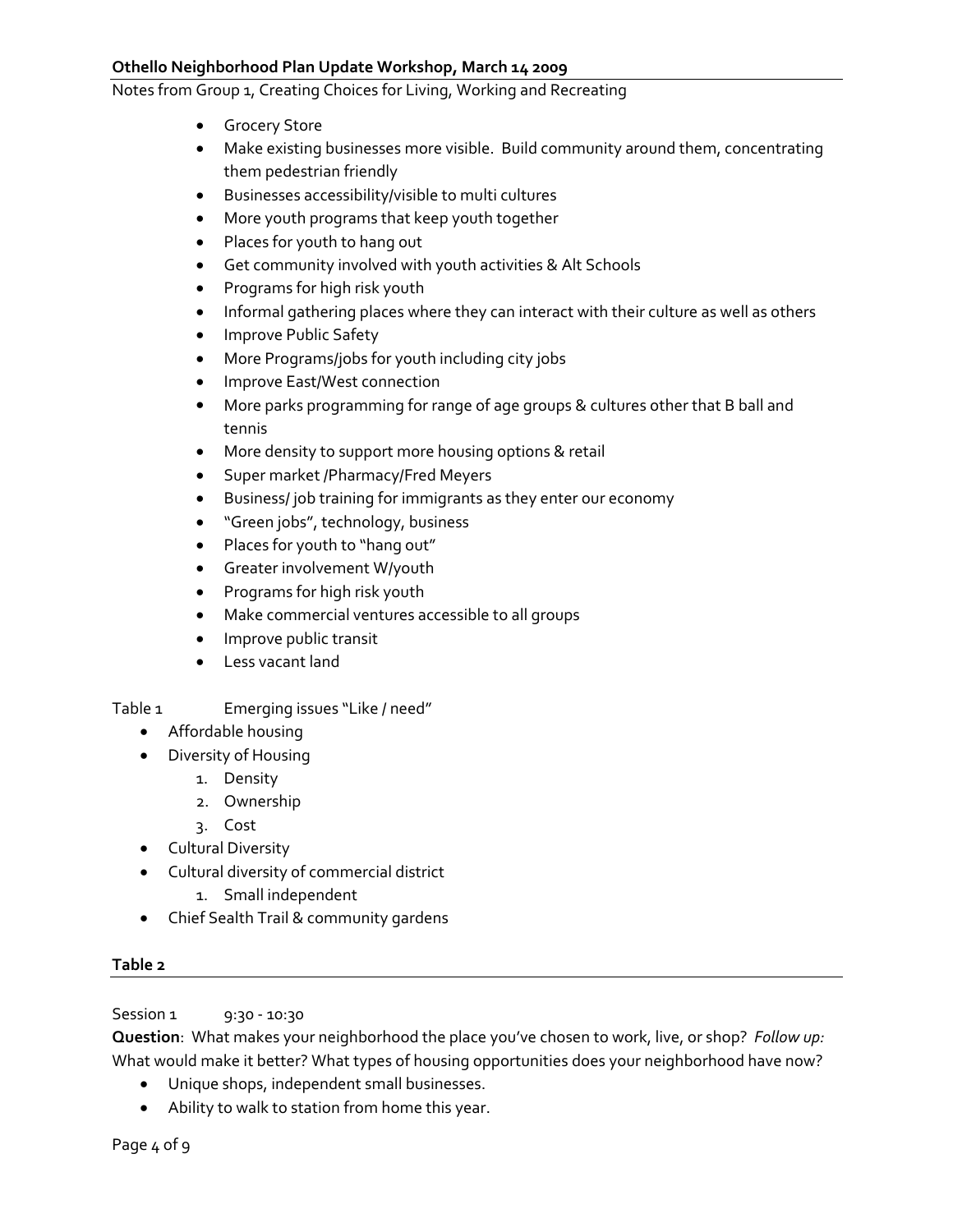Notes from Group 1, Creating Choices for Living, Working and Recreating

- Farmers Market May‐October
- Community Garden vegetables that you can't get at market or stores
- P‐Patch under Power line Chief Sealth Corridor
- Housing still affordable like diversity of neighborhood
- Public safety has improved/could still be better. Need strong outreach to new residents of SE Seattle.

**Question**: What other Housing Choices would you like to see in the future?

- More opportunities for smaller scales housing 900sf vs 2400sf
	- Cottages
- Find a way to create density that's affordable but livable/desirable
- Worried about undesirable massing
- Provide choices in sizes for businesses
- Also need residential development for larger families
	- 2-3 bedrooms (many larger families in SE Seattle.)
- Need a complete range of housing types/sizes for choice
- Good Choices for Rent/Buy
- Encourage Live/Work Units
	- Adjust regulations to allow live/work units
- Find opportunities for Artist Housing
- Wider variety of Quality/Aesthetics in Housing Design to avoid cookie cutter look.
- Design Guidelines
	- Need an education process for community
	- Meetings so people understand Design Guidelines purpose and function
- Detached Accessory Dwelling Units
- Preserve Existing Housing Stock

**Question:** How do you use the parks and community centers in your neighborhood or nearby today (exercise, take children to play, relax, informal gathering)? If you don't go to city parks, now, what change would make you want to use the parks more?

- W. On Myrtle Street
	- Chief Sealth Trail
		- Gravel Paths should be paved to provide better connections to Othello Station Area
- Parks Safety
	- Better Facilities for kids of all ages
	- Improve Park design for safety and appropriate to age groups
- Neighborhood Identity through Green Space/Pocket Parks, rather than or in addition to Architectural Character.
	- This neighborhood might be defined more by green spaces rather than buildings
- Complete portion of Chief Sealth Trail between Myrtle & Webster.
	- Great Route to retail/grocery by bike
- Parks should also serve as Town Square Community meeting space
	- Town Square space would be desirable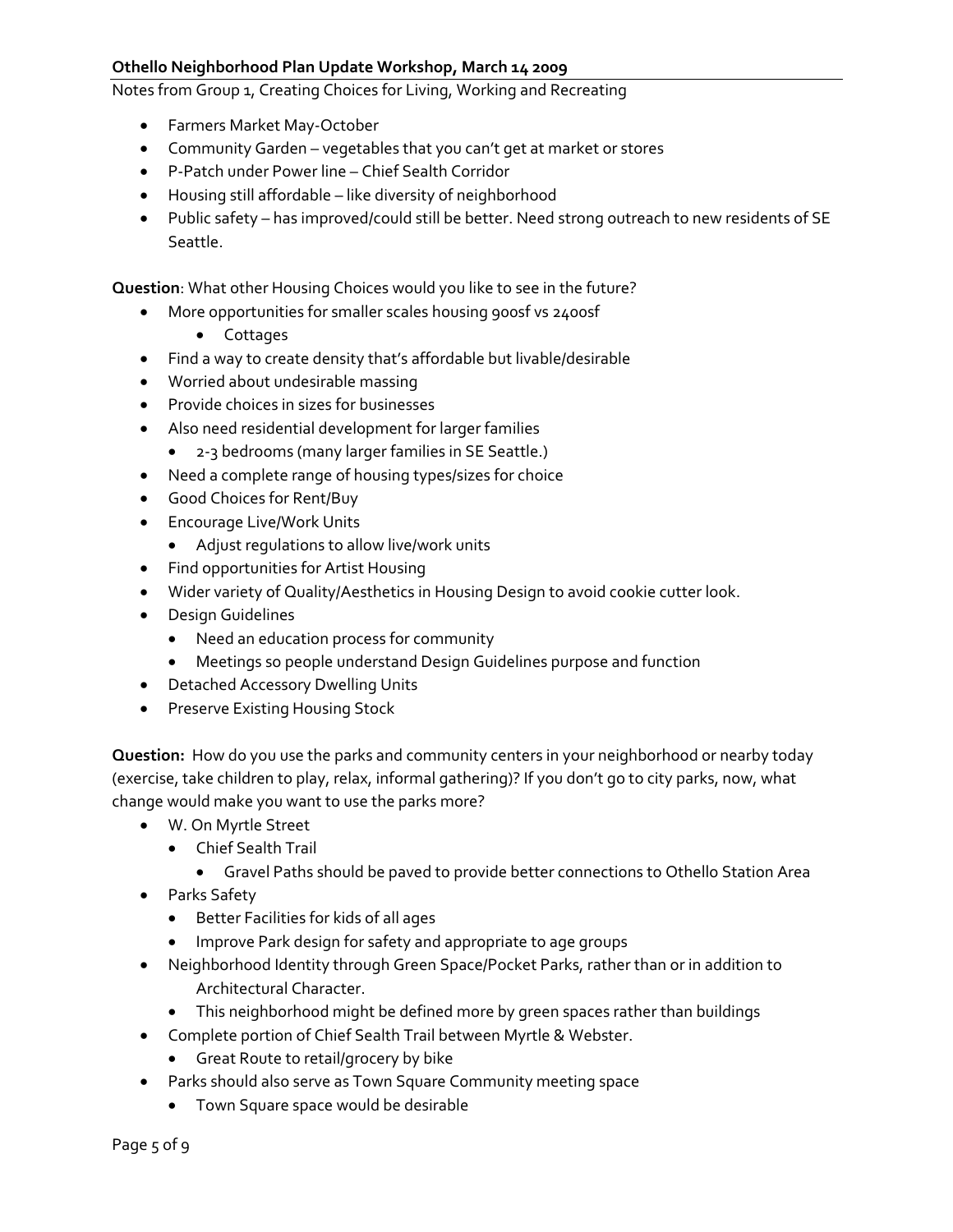Notes from Group 1, Creating Choices for Living, Working and Recreating

- A wider range of City Departments should work together to development parks and open space (not just the parks department).
- Triangle Parks
- Make sure we develop strong East/West Connections beyond neighborhood boundary.
	- Better connections to Lake Washington
- Activate existing Parks
	- Especially for kids
	- Programming on weekends for example
	- Also add more options for sports activities in Park. Not just Basketball, also tennis, soccer and others.
- Signalize intersection of Chief Sealth at Myrtle.
- More Tree Canopy

#### Table2, Session 2 10:30 - 11:30

**Question**: What makes your neighborhood the place you've chosen to work, live, or shop? *Follow up:* What would make it better? What types of housing opportunities does your neighborhood have now?

- Unique Neighborhood with many small independent businesses. Not much chains
- Shopping area not concentrated, long‐sprawling. Would like it to be more concentrated.
- Big Shopping Mall Here! Add some bigger Stores.
- Security/Safe around Light Rail Stations
- School English as a second language school desired in this neighborhood. To serve many different immigrant groups.
- Bought home here because it is close to so many things
	- Schools
	- Churches
	- Ethnic stores
	- Airport
	- Downtown, etc.

**Question**: What type of housing opportunities would you like to see it have in the future? *Follow up:* As the community grows, changing housing costs could potentially affect some residents—where and for whom do you see the greatest potential challenge?

- New Buildings/Development should not push out existing houses.
- Can't imagine high‐rises here
- Maybe larger buildings like townhouses and some flats but not towers
- Keep/Expand opportunities for people to rent out part of their home or ADU
- Mother-In-Law Aparts Good!
- Make codes easier to develop Live/Work Units

**Question:** What unique character of your commercial district gives it its identity and what would you like to see preserved? *Follow up:* What types of goods, services and employment would you like to see near the transit stations, in your local business districts and accessible to the community?

• Want more destination shopping. So you don't have to go to South Center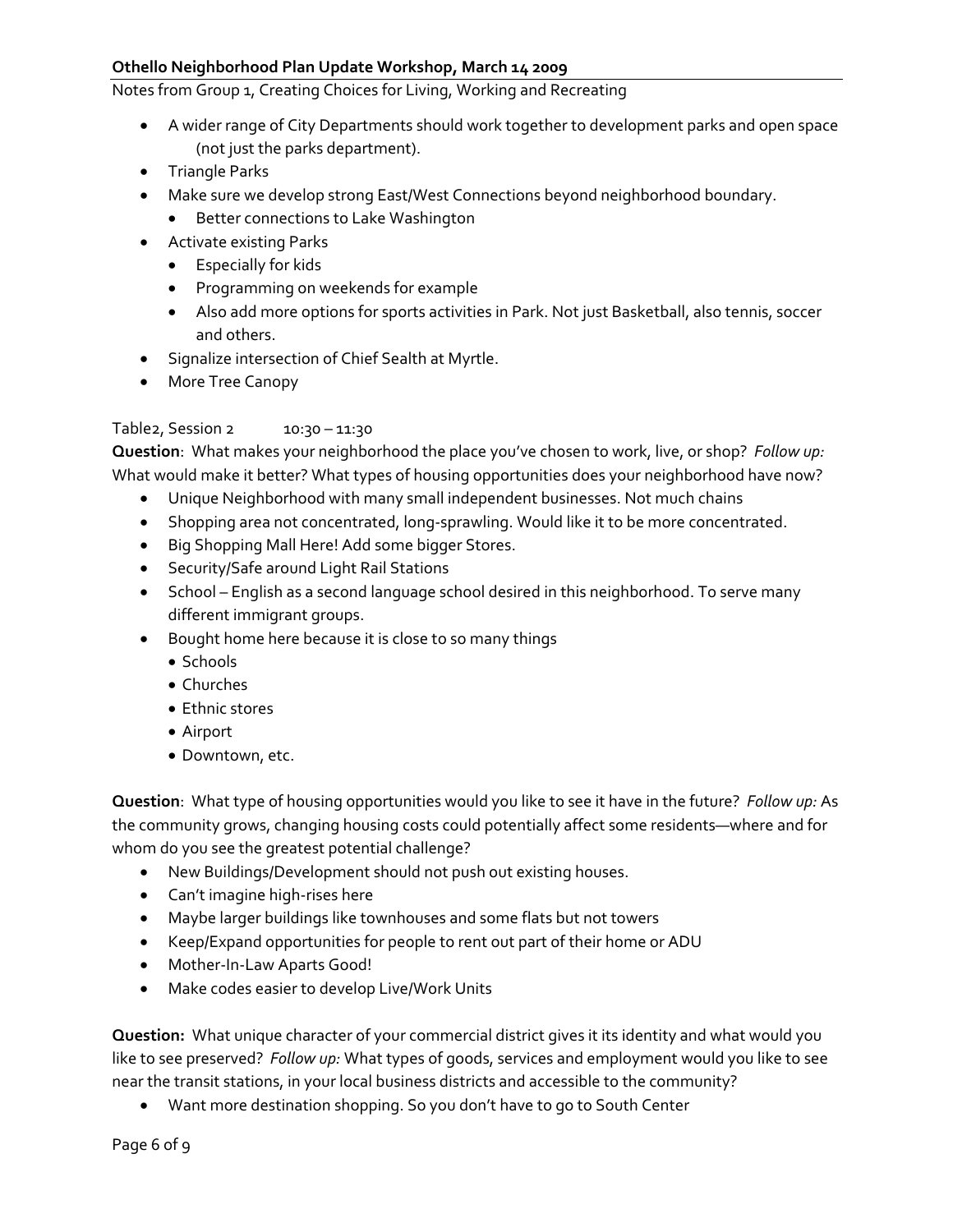Notes from Group 1, Creating Choices for Living, Working and Recreating

- Improve look/aesthetic/storage areas in shopping areas
- Maintenance Program/Work with Business owners
- Unique/Ethnic/Cultural Businesses are important to our identity.
- Unique stores/Culture can draw people from other parts of the city to this neighborhood
- Best part of neighborhood is the diverse mix of people you see and meet
- Need more East African Restaurants/Stores

**Question:** How do you use the parks and community centers in your neighborhood or nearby today (exercise, take children to play, relax, informal gathering)? If you don't go to city parks, now, what change would make you want to use the parks more?

- Improve Van Asselt Soccer Field
- Improve existing Park (Othello Park?) East of MLK
- Improve Basketball Courts/Soccer Fields
- Lighting of Basketball courts
- Need Badmitten Courts Popular among different cultures/age groups
- We need places that are not necessarily big. Smaller areas/town squares /close to homes. Places for people to gather
- Plazas
- Cultural
- More places for children's activities, elderly Activities, Tai Chi especially in Summer (All in this Neighborhood)
- Security is a big issue. We need more people in our open spaces. Make existing spaces work better (Not necessarily more parks/o.s)
- Play areas tot-lots for o-8 years
- A new skate park desired
- Make better East‐West Connections
- Make better connections to Seward Park
- Beacon Avenue Median Trial
- Can we do something similar along MLK?
- Wider sidewalks

#### Table2, Session 3 11:30 - 12:30

**Question**: What makes your neighborhood the place you've chosen to work, live, or shop? *Follow up:* What would make it better? What types of housing opportunities does your neighborhood have now?

- Low density. People should live close to ground
- Value diversity
- Not enough housing diversity of building and ownership/rental option
- Need more housing choices, especially close to station
- Need condo options closer to station
- More density to support services especially retail in neighborhood
- Need real full‐service grocery store in neighborhood
- Choose to live here because it is an affordable place to live. Need a variety of incomes
- Need transitional zoning. From density to single family neighborhoods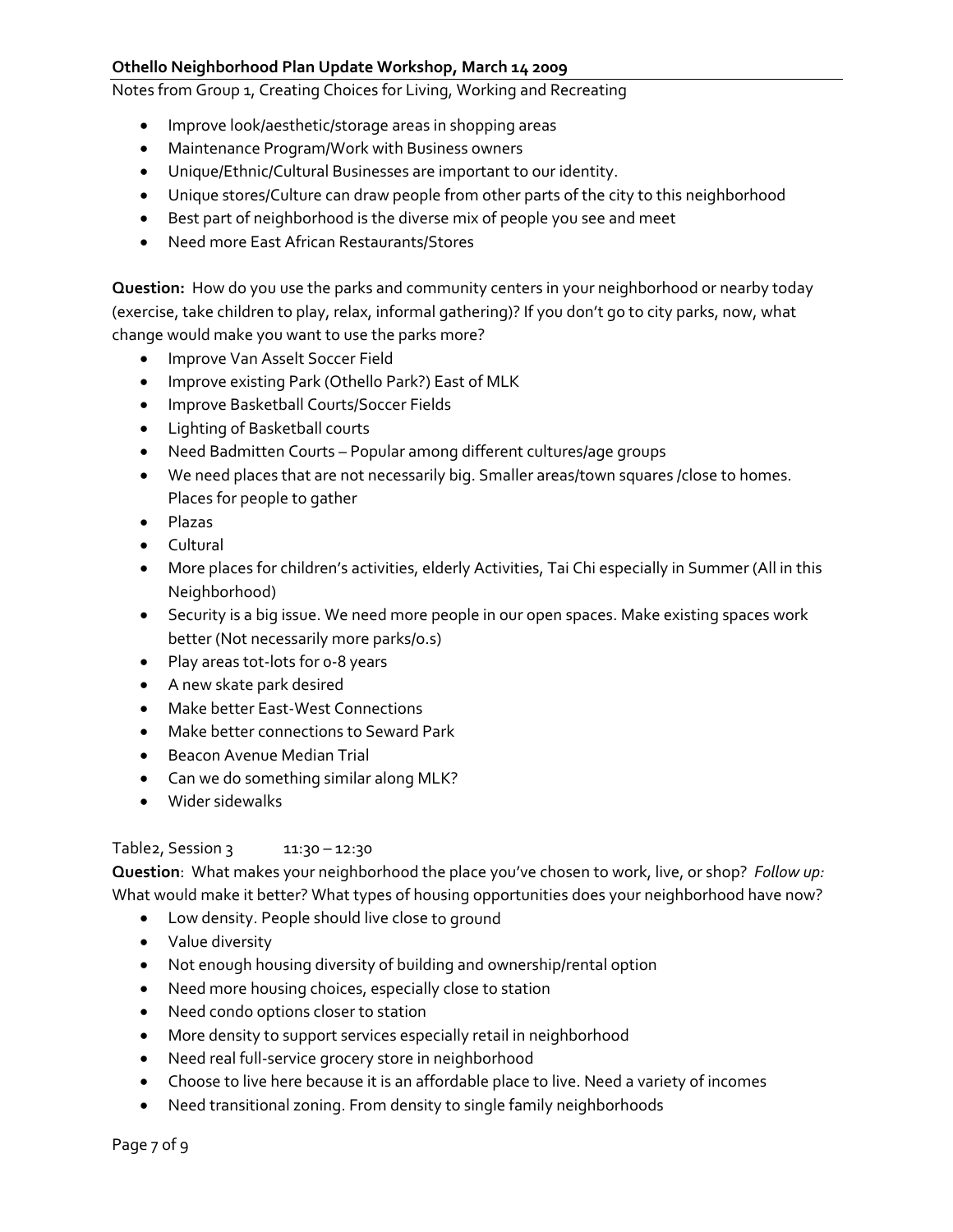Notes from Group 1, Creating Choices for Living, Working and Recreating

- Yards/Private Gardens are very important for quality of life and good neighbor relationships.
- Small community parks and open spaces help connect people to each other socially

**Question**: What type of housing opportunities would you like to see it have in the future? *Follow up:* As the community grows, changing housing costs could potentially affect some residents—where and for whom do you see the greatest potential challenge?

- Need more housing options/types/ownership structures
- Design is very important in influencing how people can or cannot meet each other
- Need design that fosters community

**Question:** What unique character of your commercial district gives it its identity and what would you like to see preserved? *Follow up:* What types of goods, services and employment would you like to see near the transit stations, in your local business districts and accessible to the community?

- Need people, lot of people within walking distance to make businesses successful
- We need to create a "new" unique identity for this community/commercial district. Something different from International District. An identity so that we can market ourselves as a place that draws people in from other parts of the city/region.
- What sets this Commercial District Neighborhood apart? Should it be a regional draw?
- We may need additional parking. But concentrated it in one location
	- Parking for small businesses in neighborhood
- Curious what SE Retail Study will reveal
- Preserve existing customer base as best we can
- Festivals/Food Fes/Events that celebrate commercial district at time the Rail Stations open.
- Can it be a tourist destination?
- Targeted parking garages or other facilities to electric vehicles and alternative transportation types
	- Carbon Neutral
- Places/Facilities for micro/industrial small (very small) manufacturing shops
- Repair a useful part of commercial district
- Include/encourage green industry in this neighborhood area and Beacon Hill
- Norfolk Business Park
- A potential place to employ people from this neighborhood (take train there) also an opportunity to implement green industry.
- Have picnic spaces on top of grass covered hills along Chief Sealth and other similar places.
- Youth employment/training programs to work maintain parks
- Need better connection between parks, also improve East‐West connections to Georgetown and to Seward Park
- Othello Park at center of it all
- Improve safety of Chief Sealth Trail
- Create small breakout spaces for cheap/unique retail/food (taco truck, coffee) in parks and plazas.
- Create a place for Othello Farmers Market
- Public Safety!!! In all public spaces. Need to reduce crime in SE Seattle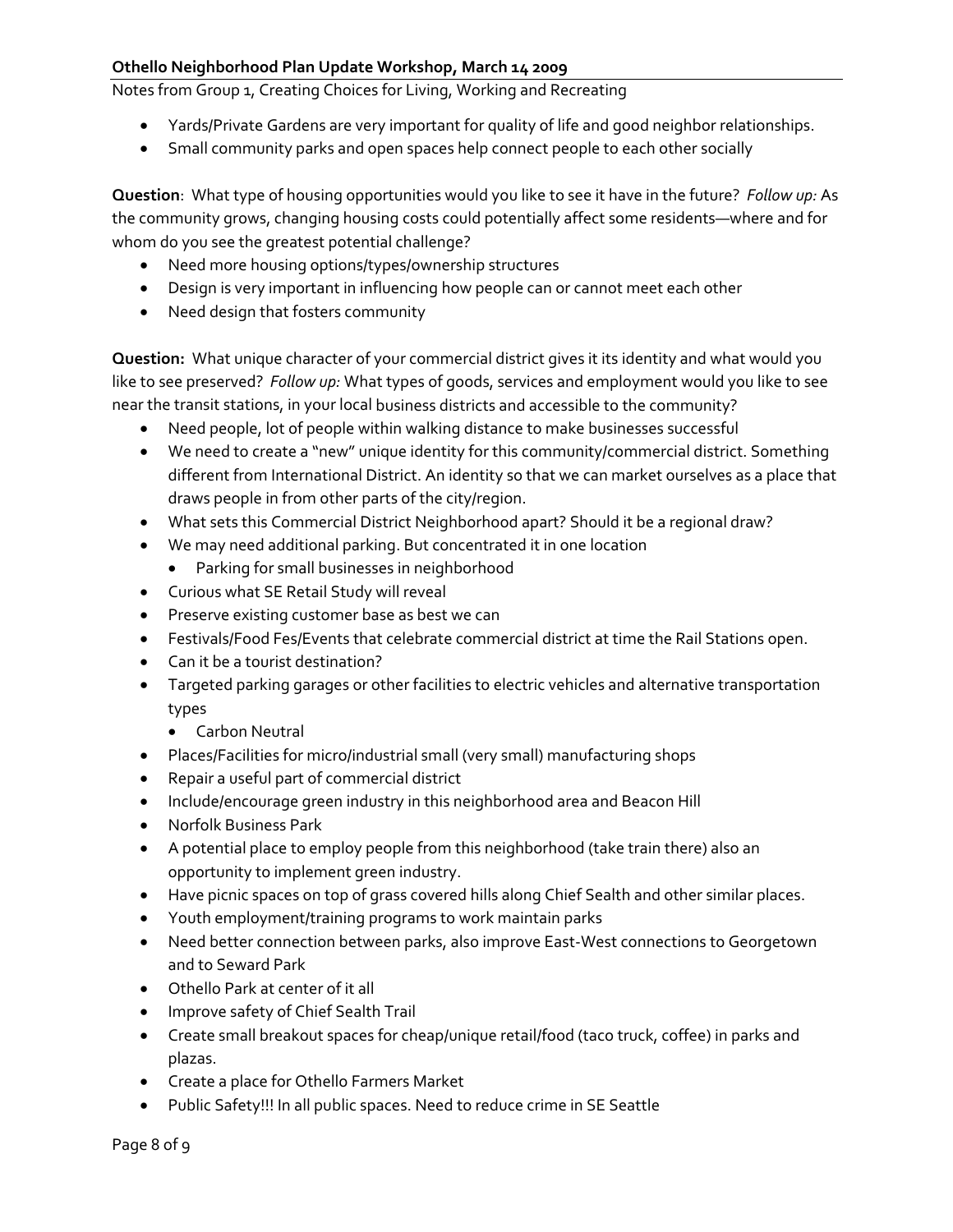Notes from Group 1, Creating Choices for Living, Working and Recreating

- Bicycle Police Patrol
- Kids involved in various efforts to maintain parks and improve safety throughout neighborhood.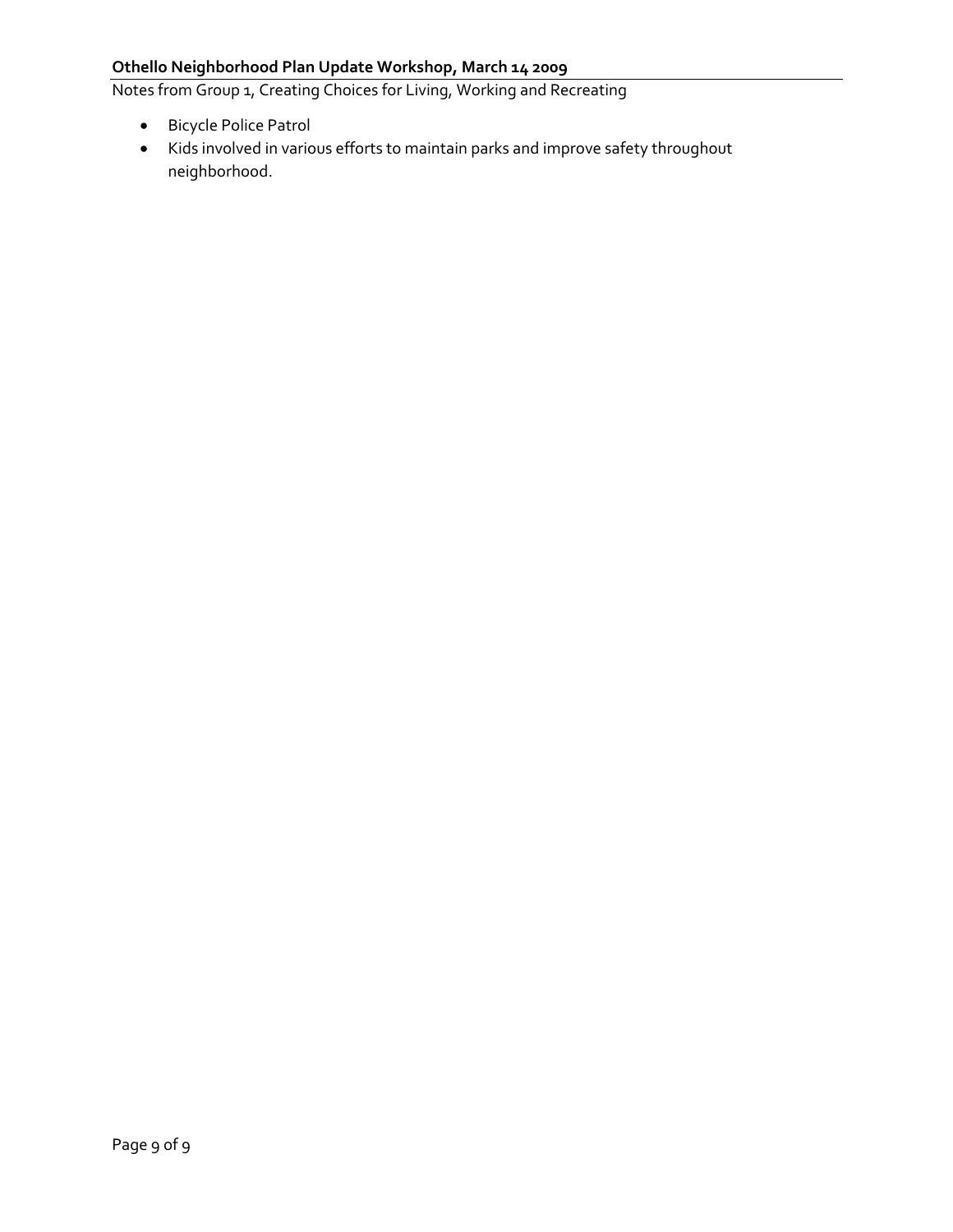Notes from Group 2, Shaping a Transit Friendly Community for the Neighborhood

**Please note, the following notes were typed up directly from the flip chart notes taken at the meeting.** City staff are currently working to identify consistent concerns and common themes, which will be posted separately.

#### **Table 1**

### Session 1 9:30 – 10:30

**Question**: What unique characteristics contribute to the identity of your neighborhood center? As the community grows, what opportunities are there to build on that? *Follow up*: What things could change that would make it a better community for you?

- Low Density Housing
- A Neighborhood center = a business center
	- Close to residents so people don't have to drive to shop, meet friends, etc.
	- More residents will be living in business center
- A common gathering place
- Important to preserve single family housing, diversity and low income housing
- Incremental change is ok, wholesale is not
	- Safeway we need to keep the grocery store increased residential density will help support a grocery store
	- Keep Holly Park Clinic

**Question**: How would you like to meet your daily and weekly needs for goods and services today (walk, bike, bus, car)? How could you have more choices? *Follow up:* What would need to change for you to be able to do this. What do you want to keep in your neighborhood center, what would you like to bring into your neighborhood center?

- Small business assistance
- Parking for residents and shoppers
- Park & ride (hide) is an issue– people driving into neighborhood to park and ride transit using spot all day. Bad for local businesses and residents
- Revisit City Parking strategy
- Connect various pieces of neighborhood core for a little downtown
- Education facilities, especially ESL and technology
- Industrial Land at S Henderson/Norfolk represents an opportunity for green job creation – no air pollution
- Community meeting spaces, facility for youth and arts
- Shuttle to New Holly Library and walking paths connecting to neighborhood
- Bi‐lingual school or programs in existing schools
- multi-lingual services
- Connection to Chief Sealth trail
- Move bi-lingual school from Queen Anne to Rainier
- Need towing company and parking enforcement

**Question**: In what ways could the arrival of new neighbors improve your community?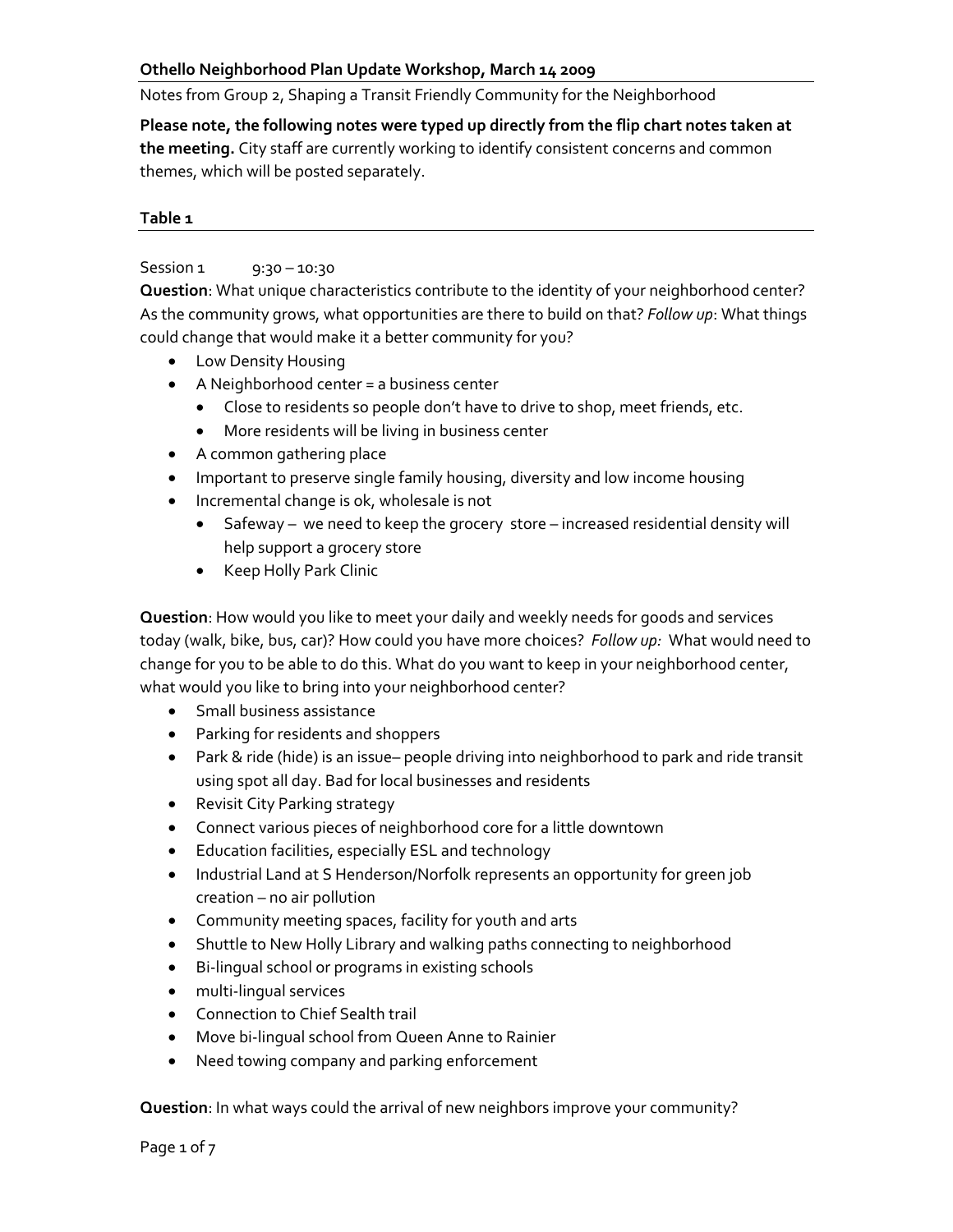Notes from Group 2, Shaping a Transit Friendly Community for the Neighborhood

- Customers for businesses
- Services that are tailored to kids at all ages as they grow up
- Sports, arts and environment activities for youth
- Get high school students input in neighborhood plan
- Multi family housing needs to be well built for acoustic isolation cheaply built multi‐family housing developments are "volcanoes of crime"
- Need City to demand well-managed multi family housing to prevent abuse and crime
- Constructive activities for youth
	- YMCA or similar resource center
- Coordinate buses with link Light Rail, synchronize lights
- Need sufficient infrastructure to accommodate height densities proposed around rail stations
- Soccer fields, community center for youth and outdoor chess boards
- SE corner of neighborhood lacking curbs and sidewalks.

#### Table 1, Session 2 10:30 – 11:30

**Question**: What unique characteristics contribute to the identity of your neighborhood center? As the community grows, what opportunities are there to build on that? *Follow up*: What things could change that would make it a better community for you?

- Resource of opportunity at Othello Town Center
	- 1. Diversity
	- 2. Convenient location
	- 3. Businesses/residents/parks
	- 4. Walkable to essential services
- Great framework exists diverse businesses and cultures retain this
- Preserve affordability of business and living spaces for rent and ownership
- New development needs to serve people in wider area- regulate parking to create visible and livable town center
- Need programmed activities for families gathering place to accommodate great variety – green space equals town center
- Attract cornerstone businesses
- Neighborhood center is not at Station, but at Othello Park
- This is a residential urban village

**Question**: How would you like to meet your daily and weekly needs for goods and services today (walk, bike, bus, car)? How could you have more choices? *Follow up:* What would need to change for you to be able to do this. What do you want to keep in your neighborhood center, what would you like to bring into your neighborhood center?

- Cannot lose grocery store (Safeway)
- Five Essential Businesses/uses:
	- 1. Indoor/Out door Gathering
		- Main Street Feel
	- 1. Grocery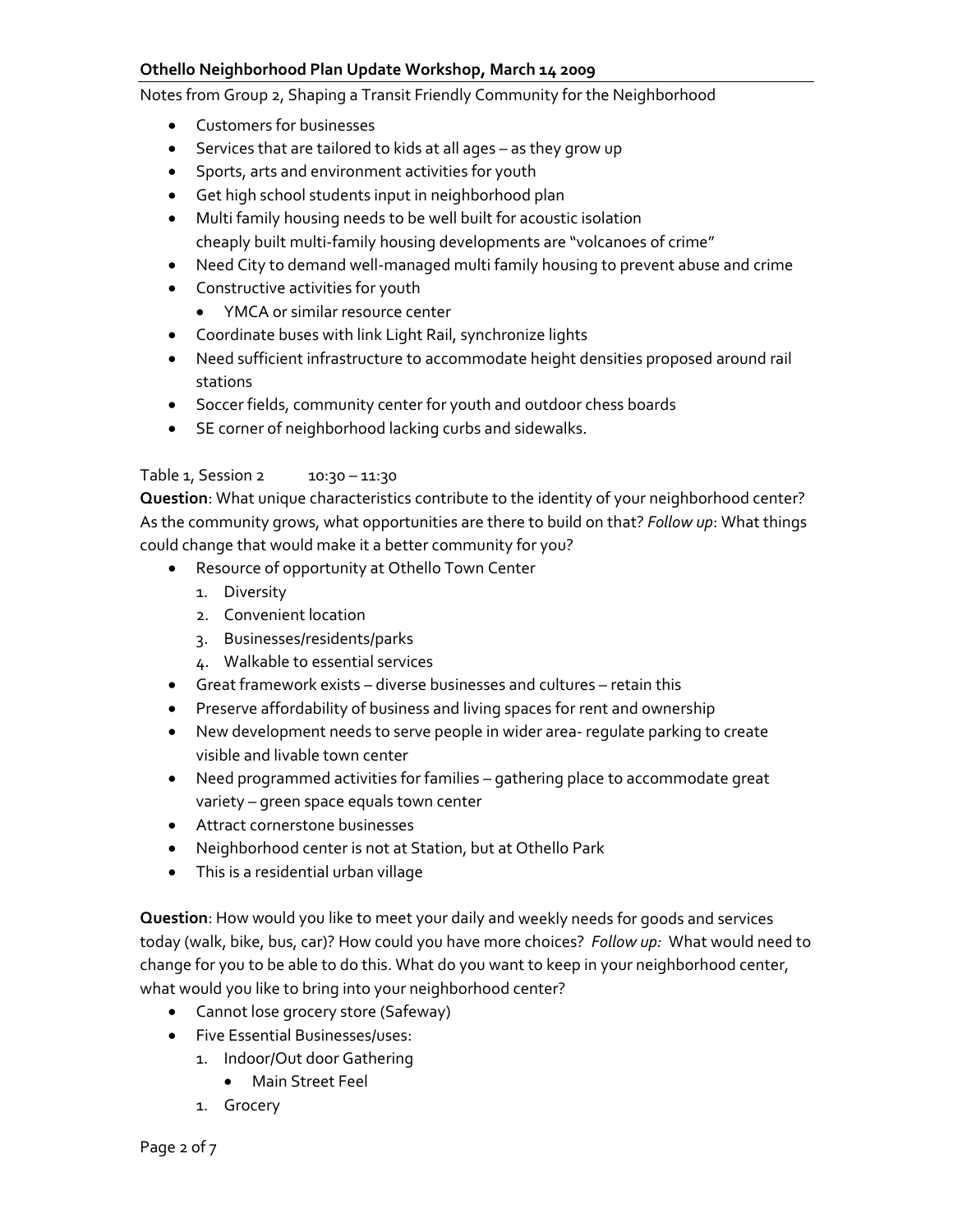Notes from Group 2, Shaping a Transit Friendly Community for the Neighborhood

- 2. Pharmacy
- 3. Bank
- 4. Hardware store
- Must attract shoppers from beyond the neighborhood
- Need multi‐story buildings‐not strip malls to get enough residents to support local businesses
- Connect businesses with surrounding community with services and jobs
- Businesses that appeal to greater diversity
- Help businesses attract new residents who are unfamiliar with local goods and services
- Affordable incubator Live/work buildings. Flexible "workspace" that support uniqueness of neighborhood.
- Crime affects many business
	- 1. Must address to create safe walkable neighborhood.
	- 2. Contributors to crime:
		- Speed of traffic
			- Lack of education
			- Lack of jobs and opportunity
- Hire locally‐employ people from neighborhood
- Light Rail to airport and downtown will increase opportunity for people to commute to well paying jobs.
	- 1. Need employment education office to connect residents to jobs.
	- 2. Redevelopment equals some job loss
- Light Rail has caused net job loss
- Programming Unique cultural mix make community through range of activities, not just shopping – expand school diversity/cultural programming to larger community.
- SCC and businesses that employ youth to create structure, sense of civic responsibility.
	- 1. Apprenticeship programs.
- Jobs as crime prevention teaching invest in beautification upfront investment in the community

**Question**: What's the theme, why do people want to come here?

- Economy will affect evolution of businesses and uses
- Entrepreneurship Promote it!
	- Help people start micro business self employ
	- Youth not just interested in jobs ‐ they also want to start businesses
- Community based economic development assistance
- Self funded micro‐lending organization
- Plug people into ongoing preventative heal care: medical/dental services in urban villages
- Need money for schools classes greater than twenty.
	- Teacher and teacher's aide
	- Build community through schools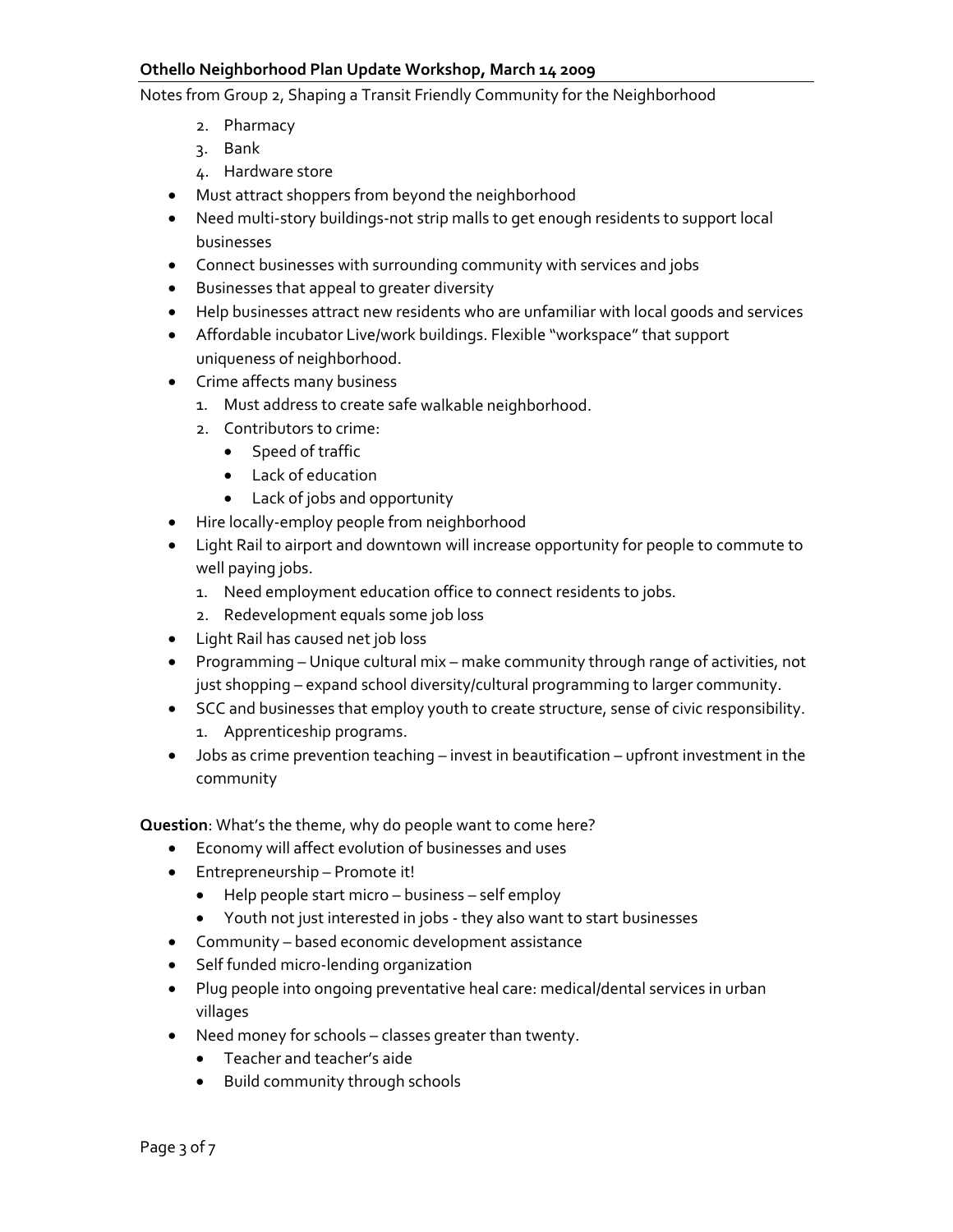Notes from Group 2, Shaping a Transit Friendly Community for the Neighborhood

# Table 1, Session 3 11:30 – 12:30

**Question**: What unique characteristics contribute to the identity of your neighborhood center? As the community grows, what opportunities are there to build on that? *Follow up*: What things could change that would make it a better community for you?

- 3% of population are Native Americans they do not feel welcome. They need some visible mark, place, gathering place.
- Light Rail is causing loss of low income housing
- Neighborhood Center Van Asselt Playground
- Near Neighborhood housing, Library, SCC facilities at Holly Park
- Neighborhood Center at Othello
- Businesses Needs better Lighting, cleaning and security
- Neighborhood Center at Filipino Center
- Lots of space for activities and resources
- No transportation East to West from Beacon Hill to Holly Park Clinic
- Edmonds Street Station is closest to Col. City Clinic where Native Americans go for services.
- Need for a Native American Community Center

**Question**: In what ways could the arrival of new neighbors improve your community?

- New residents bring diversity, sharing of culture and traditions
- New residents will help keep schools open it would be great to have international magnet school
- New residents will bring more businesses, jobs, schools, services,
- Need to promote a local shopping and gathering place like Crossroads Mall which would have:
	- Activities like outdoor chess
	- A place to hang out
	- Small post office
	- Other small services, development under single ownership
- Indoor place to hang out around vicinity of existing Safeway with services and small businesses
- Need a post office nearest Alaska and Rainer (walkable distance)
- Seniors tend to drive, use Access senior transportation (though limiting)
- Not as many stops on Link as there are Metro bus stops will light rail actually decrease mobility in and around the neighborhood?
- Elderly cannot walk so far buses stops needed more frequently
- Transfer from Light Rail Link to Bus how will that work?
- More goods and services in neighborhood center would draw Holly Park residents down, instead of up to buses on Beacon (#7 & #42)
- Need movie house, post office, spa
- Need new bus route connecting neighborhoods with urban village
- Need ice cream shop, fitness club swimming pool, more public daycare and after school programs for older kids and especially pre – school tutoring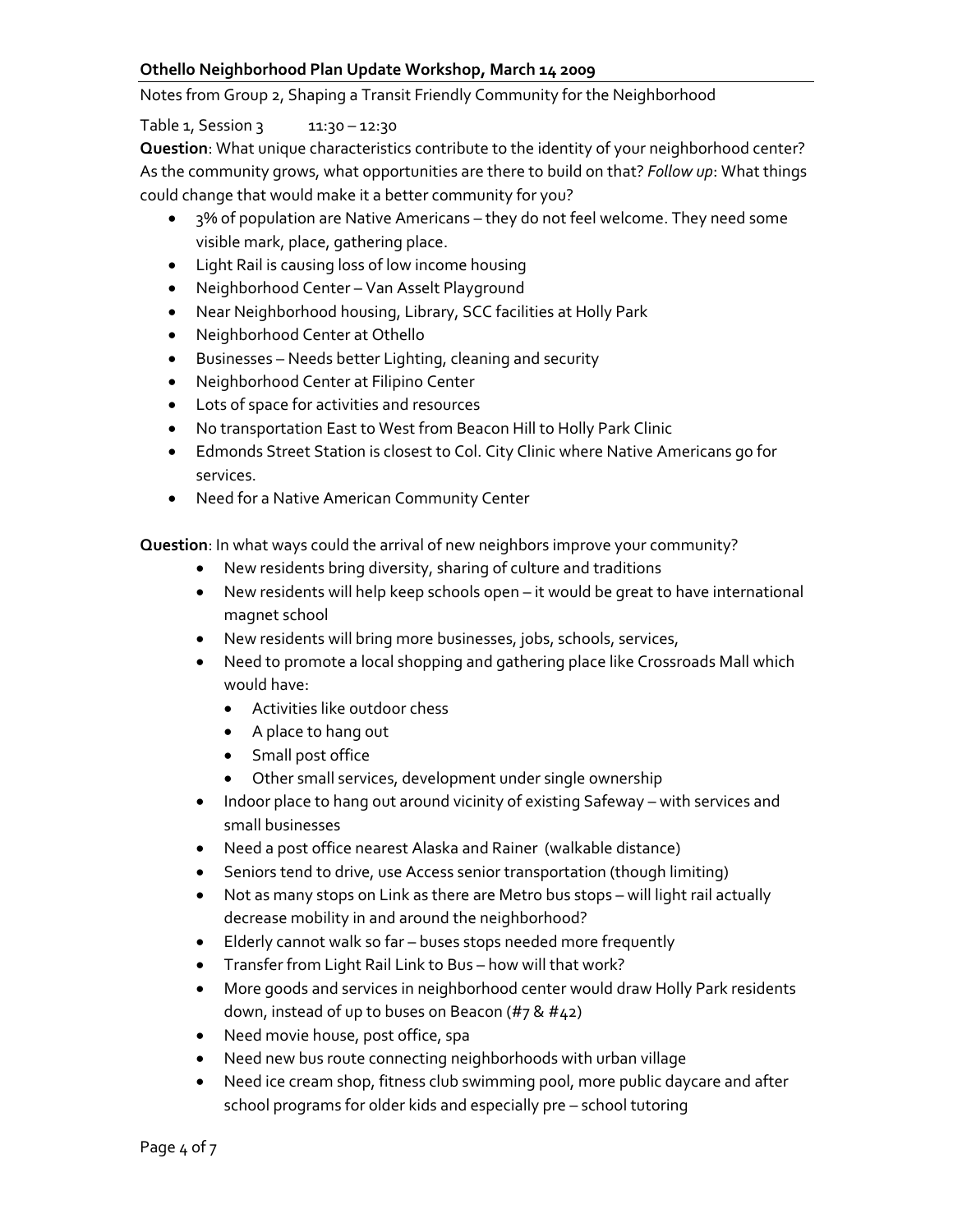Notes from Group 2, Shaping a Transit Friendly Community for the Neighborhood

- Community center meeting space (affordable) Disneyland (!)
- Security and public safety
	- Lighting, cleaning, eyes on street
	- More police patrols
	- Seniors feel vulnerable
- Small businesses need affordable rents
- What are plans for vacant lots? How can existing residents influence future uses of vacant lots?
- Narrow roads in Holly Park, with parking on both sides with two way traffic slows traffic down but makes circulation difficult
- Senior Center

#### **Table 2**

**Questions**: What unique characteristics contribute to the identity of your neighborhood center? As the community grows, what opportunities are there to build on that? *Follow up*: What things could change that would make it a better community for you?

In what ways could the arrival of new neighbors improve your community?

How would you like to meet your daily and weekly needs for goods and services today (walk, bike, bus, car)? How could you have more choices? *Follow up:* What would need to change for you to be able to do this?

What services are important to you as your neighborhood grows? *Follow up:* What opportunity does this growth provide?

- Keep express busses on Rainier
- Local street patterns sometimes cut off by routes to cross MLK ("right turn only very  $\lim$ imiting" – 44<sup>th</sup> Ave S and S Holly St)
- Transit good for going downtown (parking expensive)
- Light Rail Transit?? Cost? Frequency?
- RPZ planned Sound Transit to pay?
- Easy drop‐off at stations is necessary
- Poor parking at King Plaza many people parking in garage now did not happen before, more people driving?
- Include local and low income people in development of area jobs, planning
- Fear of accelerating gentrification
- Gang violence a concern
- Diversity is an asset
- Want a good school in every area
- Need affordable housing to keep people in neighborhood
- Many small businesses ‐ people live near work (need to maintain and preserve)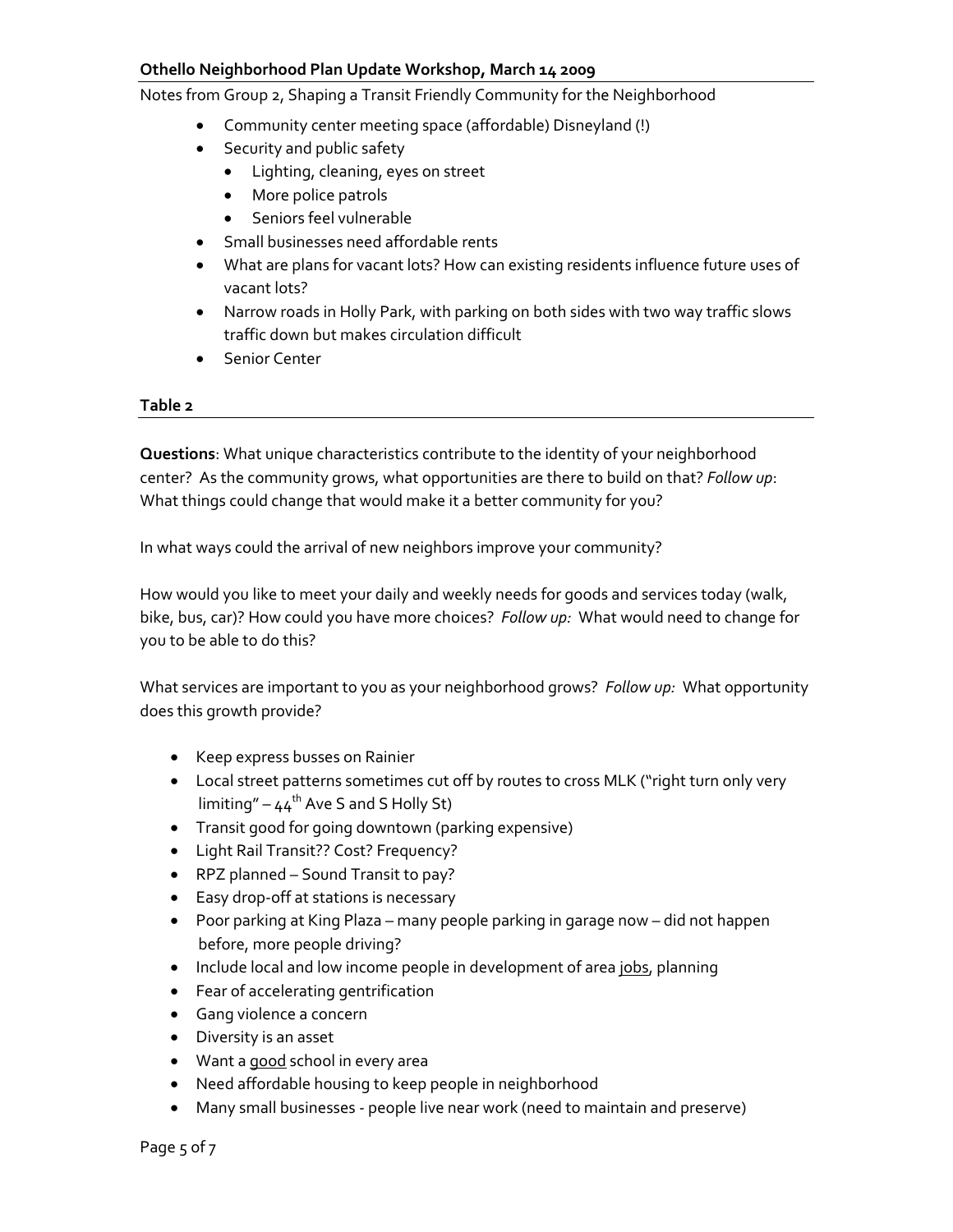Notes from Group 2, Shaping a Transit Friendly Community for the Neighborhood

- Communication from City is Poor
- Notification about this meeting poor need to advertise in local newspapers
- Cap rents for small businesses? To allow them to stay in business
- Harder for pedestrians to cross MLK with rail tracks need signal timing to be looked at
- Create awareness of businesses
- Driving on MLK now better than Rainier but left turns are slow
- New people displace current residents ‐ African/American community now gone from neighborhood
- More people/more businesses good for walking and community more eyes on the street
- With new business, where does existing business go?
- Need moving assistance for businesses that have to move
- Getting around transit ok fare structure for short rides?
- Mix of methods used by residents to get around their neighborhood: walk, bike, drive, bus
- Need wider sidewalks
- Better crosswalk safety
- More neighborhood buses
- Multiple language announcements

Services:

- Large grocery store
- Need more services on South Beacon Ave
- Mini malls near each station
- More clothing stores, drug store
- Green industries, bicycle shop
- Maintain, improve parks/used a lot, add more (soccer, track, bocce, not just basketball) – need better park programming
- Green up spaces near Light Rail Transit
- Senior citizen spaces
- Less expensive markets
- Develop empty spaces
- Current planned projects good (mix apartments, retail and working)
- Walk/Bike more
- Flatten hills, no parking on sidewalks
- Need more small parks for kids
- Parking for home services lacking
- More culturally appropriate activities at parks
- Ped bridges over MLK near community activities
- Looking forward to Light Rail Transit Concerned about parking
- Alternate ideas to be presented in May
- Local communities of people have professional skills not being used
- Will plan create jobs? More jobs equal more buying equals better business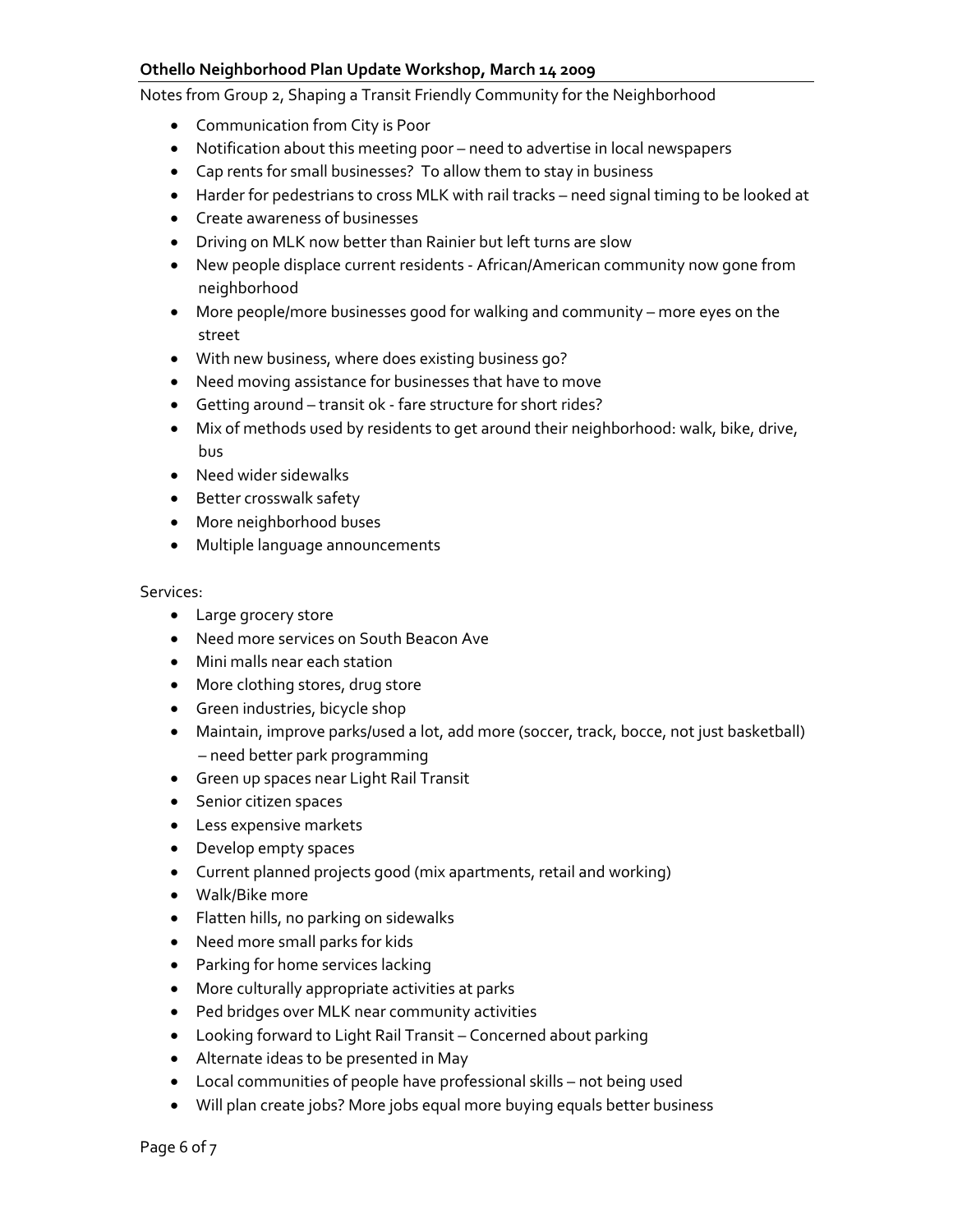Notes from Group 2, Shaping a Transit Friendly Community for the Neighborhood

Re‐Name Neighborhood: OTHELLO

- Center: MLK/Othello
	- Need grocery store (poor Safeway)
	- Improve Park
	- Safety, Welcoming, lighting signage, pedestrian routes
- Hard to cross MLK on foot light too short
- Low Income Housing needed public/private financing?
- Become "neighbor friendly" as people immigrate into neighborhood
- Immigrant concern about places to worship not always respected need a mosque for Muslims
- Need more places for youth to gather
- Youth need a safer environment Adults need to make it happen
	- Parks: develop what we have. Action, not more planning
	- Sports areas run down. Need maintenance, lights and grandstands.
	- Seattle Public Schools not part of this process. Lack of programming at school fields need to encourage people to join in
	- Better access to open spaces
	- Neighborhood proposals being evaluated
	- East Africans need/want a bi‐lingual school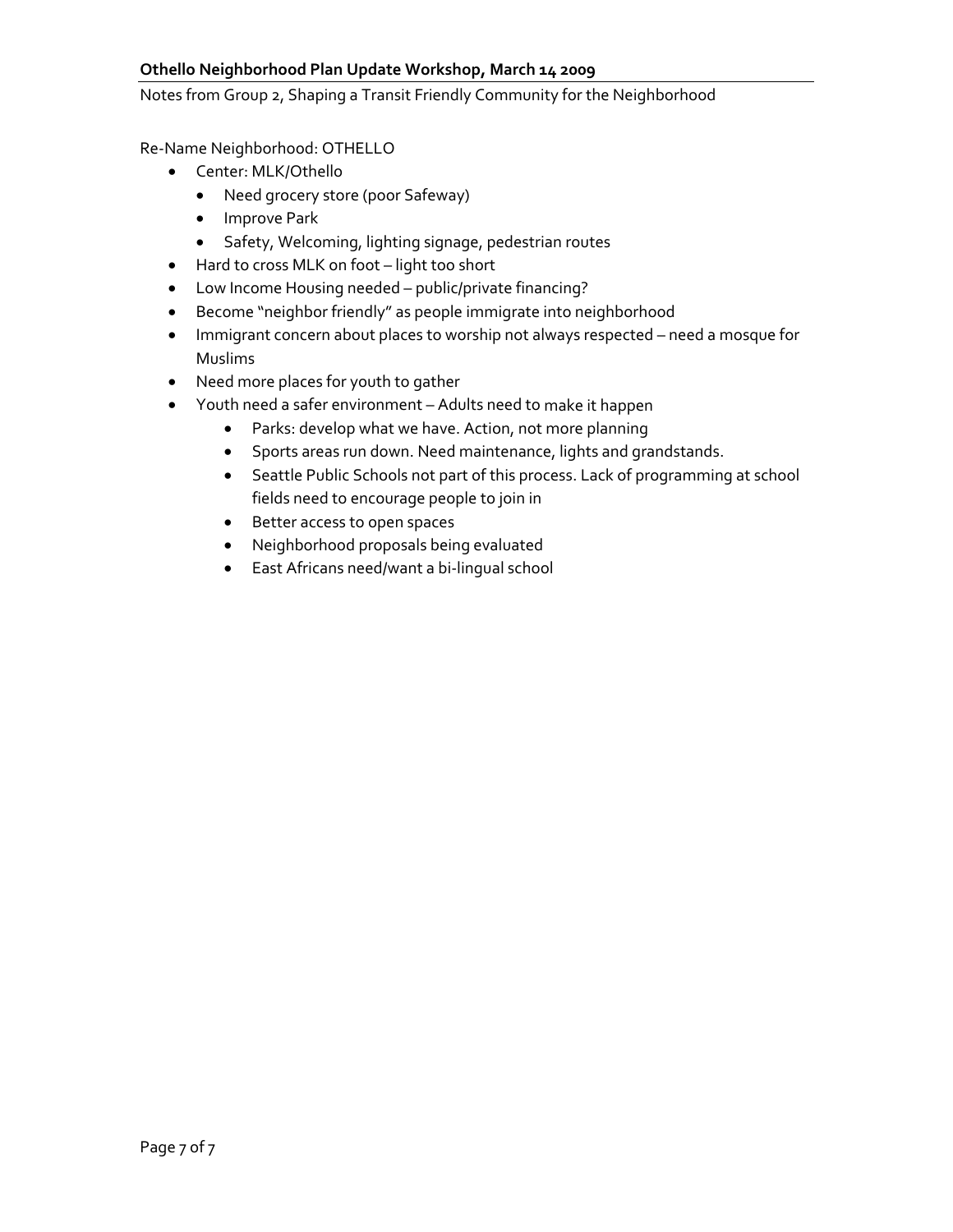Notes from Group 3, Achieving Urban Sustainability

## **Please note, the following notes were typed up directly from the flip chart notes taken at the**

**meeting.** City staff are currently working to identify consistent concerns and common themes, which will be posted separately.

# **Table 1**

# Session 1 9:30 – 10:30

**Question**: Sustainable Development" has been defined as: "development that meets the needs of the present without compromising the ability of future generations to meet their own needs." When applying this idea to your life and your community, what does "sustainability" mean to you? What would "sustainable development" look like in your community?

- Access to Filipino community and community center (on MLK and Juneau)
	- Bus access to light rail
- Dream of "Philippine Village"
	- Zoning change for building expansion
- visibility of businesses along MLK
- Traffic access to businesses
- Open spaces//parks
	- Safety within gathering places
- Community gathering space
	- Encourage cultural diversity and interaction
- Walkability/access

#### **Traffic**

- Graham and  $39<sup>th</sup>$  Ave (school)
	- Signal (safety)
	- Drivers use  $37<sup>th</sup>$  as alternative; road too narrow
- Are sidewalks to stations sufficiently wide?
- Othello
- Parking permit zones
- ADA/wheelchair access
	- Within ¼ mile
	- Recommend ADA parking sticker within parking permit zone

# Transportation modes to schools and businesses

- Busses
- Walking
- Sufficient striping and signage
	- Visibility and maintenance

# Street Lighting

• Trees covering light fixtures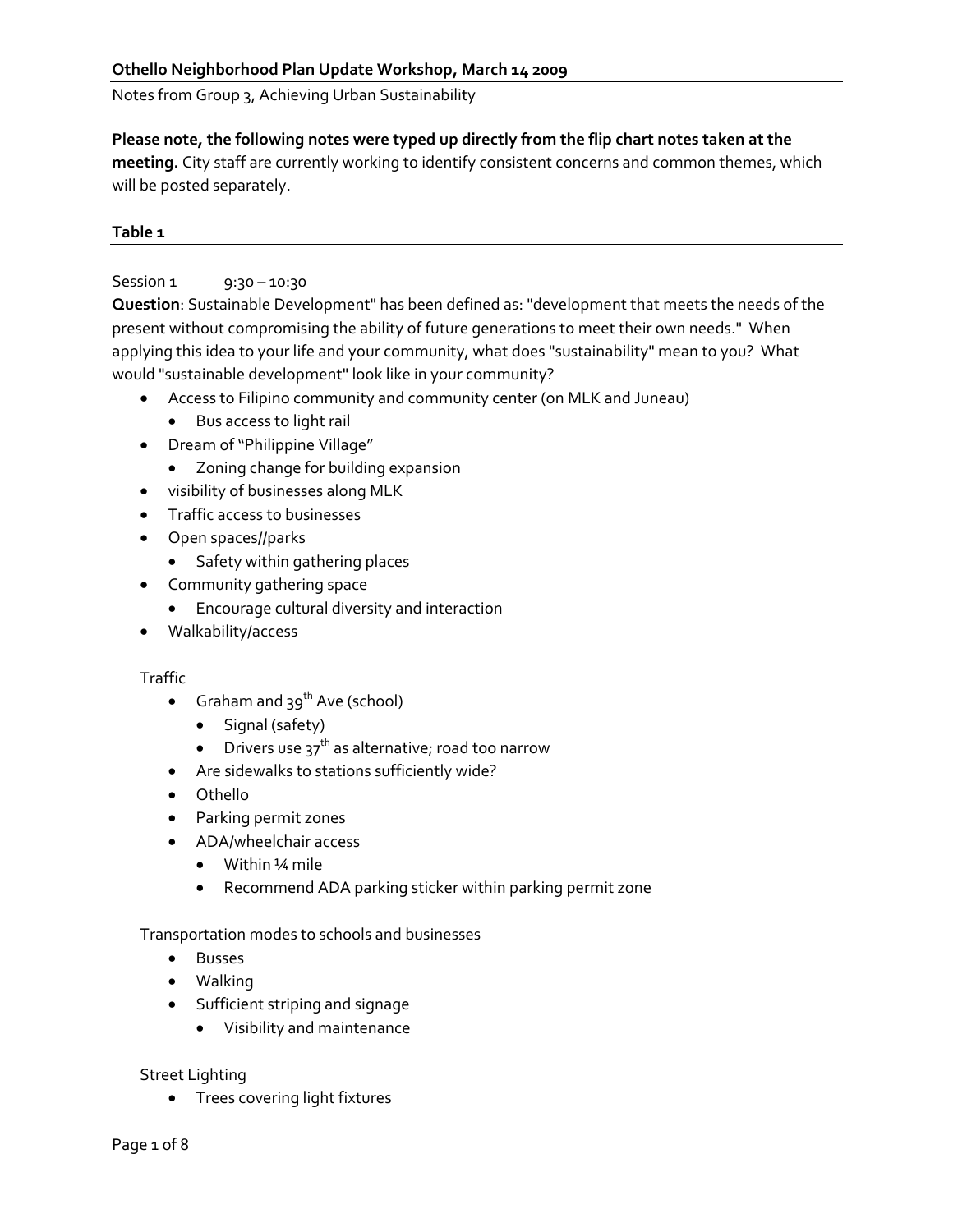Notes from Group 3, Achieving Urban Sustainability

• OK by light rail stations

Pedestrian bridge at MLK/Rainier

- Underused
- People generally jaywalk which slows traffic
- City to renovate/improve
- Poor connection to rail station (and incorporate a latte shop promote more people to use it)

**Question**: The new light rail and reliable bus service provide alternatives to driving and are better for the environment. Will you be using the light rail? If yes, how will you get to the station nearest to where you live?

- Curious
- Uncertainty
- Excitement
- Access to airport
- Behind in mass transit in comparison to other US cities
- Maintenance of neighborhoods around stations and stations
- Construction of stations and rail has already improved neighborhood image
- Train maintenance
	- Cleanliness
	- No vandalism
- Fares reasonable?
- Surface train vs. tunnel
- Positive reaction and effects
- Security concerns

**Question**: Global climate change is a serious concern. What steps should our community take to address this problem?

- Recycling bins
- Solar panels
- Rain barrel (collection)
- Livability closer to rail stations
	- Increase and density?
	- Encourage ridership and non‐motorized access to stations
- "Nimby" vs. "rimby"
	- Increased density
	- More neighbors = better or more services
	- "Rimby" ok re: density if home ownership is encouraged
	- People maintain homes if they own their property

Table 1, Session 2 10:30 - 11:30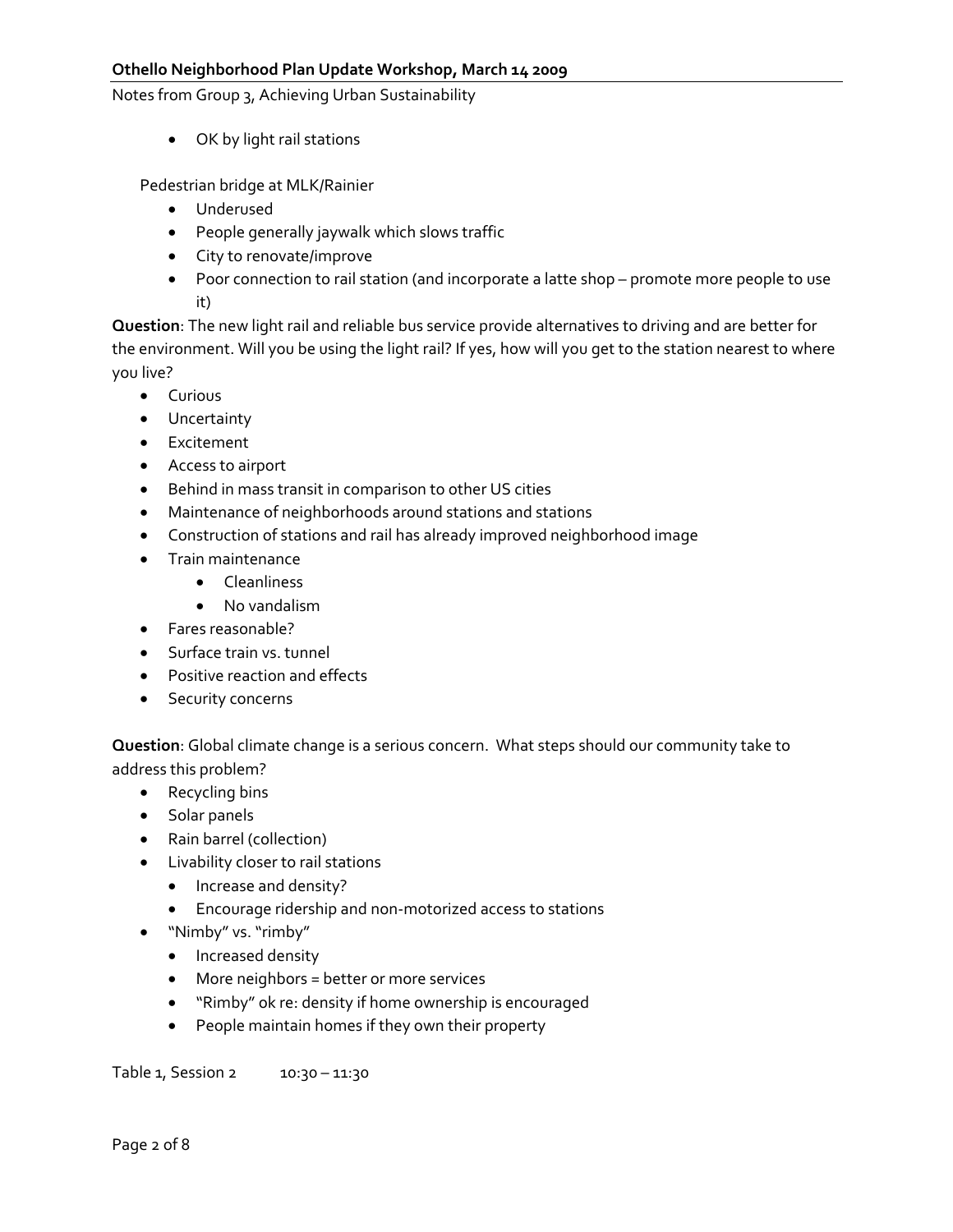Notes from Group 3, Achieving Urban Sustainability

**Question**: Sustainable Development" has been defined as: "development that meets the needs of the present without compromising the ability of future generations to meet their own needs." When applying this idea to your life and your community, what does "sustainability" mean to you? What would "sustainable development" look like in your community?

- Density around transit stations
- Concern about infrastructure and utility capacity's ability to accommodate increased density
- Look at existing conditions
- Ensure that new development enhances rather than destroys neighborhood environment
- Possibility/concern about gentrification and displacement
- Continue welcoming neighborhood
- Economic diversity
	- Income
	- Business
- Grow at a measured pace
- Businesses
	- Fossil fuel dependency
	- Alternative energy sources
	- Reuse/recycling of energy
	- What can we do locally?
	- Update electrical/utility systems within homes in area of light rail?
	- What are the economic effects to individual residents
- Environment Economy and Equity
- Equity tends to be overlooked
- Preservation of exiting economic mix
- Benefits back to residents, not in developers' pockets
- Market rate housing
- Community is being forced to take growth/density
- Tax of financial burden should be shared w/city (larger jurisdiction not only local community)
- Is density a burden or a benefit?
- Government subsidies to encourage growth

# Global sustainability

- Egalitarian community
- Reduce economic extremes
- What direction is Seattle headed?
	- Encourage increase of middle class
	- Society as a whole is moving away from egalitarianism and Seattle may reflect that

**Question**: The new light rail and reliable bus service provide alternatives to driving and are better for the environment. Will you be using the light rail? If yes, how will you get to the station nearest to where you live?

• Cars parked on sidewalk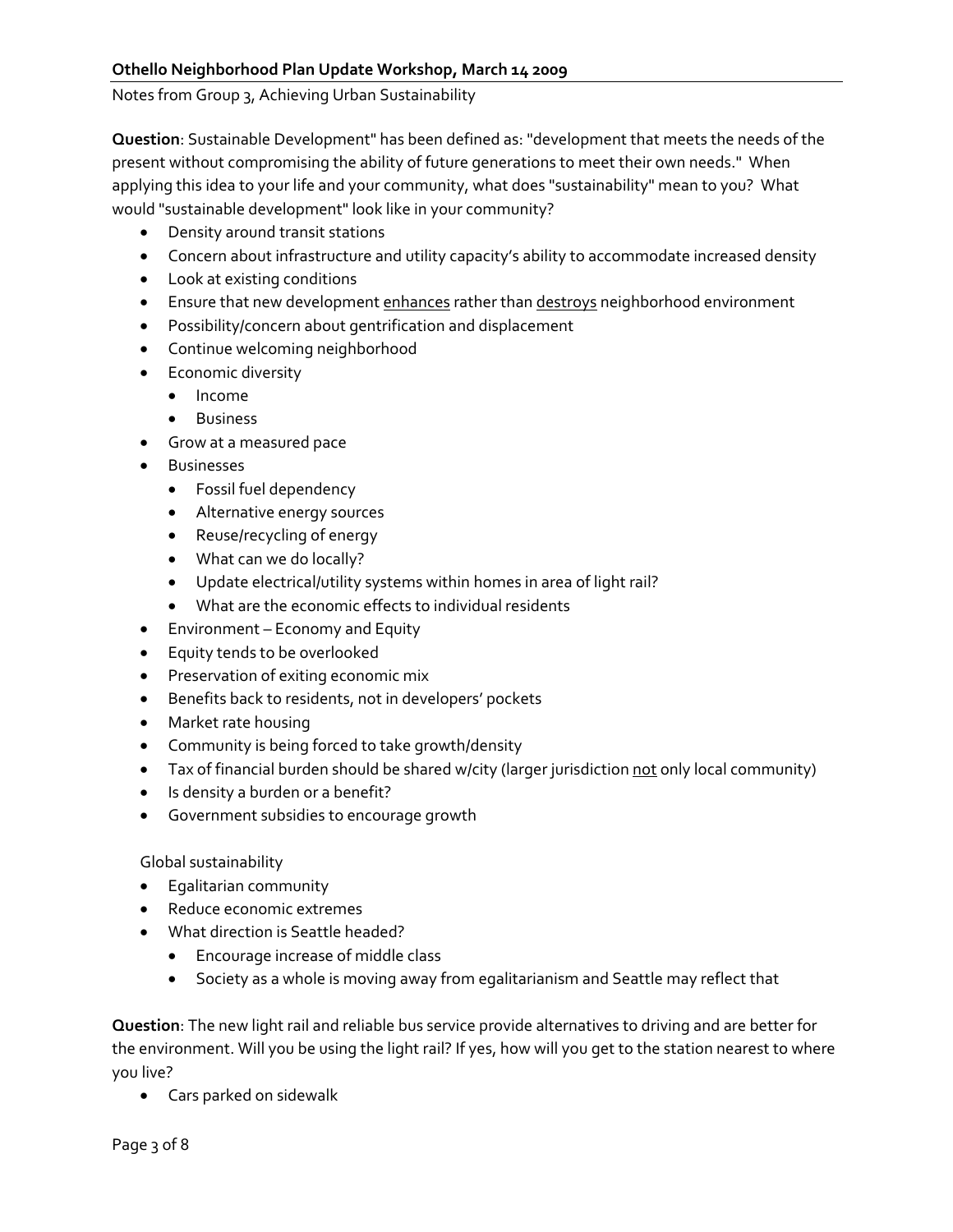Notes from Group 3, Achieving Urban Sustainability

- Fences on sidewalks
- Too many obstacles for pedestrian access
- Monies/funds that were previously dedicated to sidewalk improvements now going to projects outside of SE Seattle
- Sidewalk maintenance and building sidewalks if missing
- Safe pedestrian access needs to be more of a priority
- Traffic conditions?
	- Some speed bumps/circles
	- Othello street parking on sidewalks
- Need long‐term funding strategy

Link between busses and light rail stations

- Time schedule of busses
	- 15 minute service all directions all day
- Will there be closing of bus stops?
- Metro and Sound Transit are working together
- Lack of intermode access transfer between Metro and Sound Transit
- Integrated fare structure not currently existing
- Light rail hours of operation
	- Will be closed 1:00 AM 4:00 AM
- N‐S bus service to LRT stations need better E‐West bus service
- Fare structure of transfers?
	- ORCA?
	- Vending machine for tickets?

Pedestrian/sidewalk/street structure on the west side of MLK in planning area

• Large blocks

**Question from community**: Is location of LRT stations the driving factor in neighborhood planning updates?

- How does ¼ mile or ½ mile radius affect update?
- Linear vs. Infill development
- MLK should be the focus of TOD development

#### Table 1, Session 3 11:30 - 12:30

**Question**: Sustainable Development" has been defined as: "development that meets the needs of the present without compromising the ability of future generations to meet their own needs." When applying this idea to your life and your community, what does "sustainability" mean to you? What would "sustainable development" look like in your community?

- Something that is loved and will last for a long time
- Too much paving exists today
- Stormwater management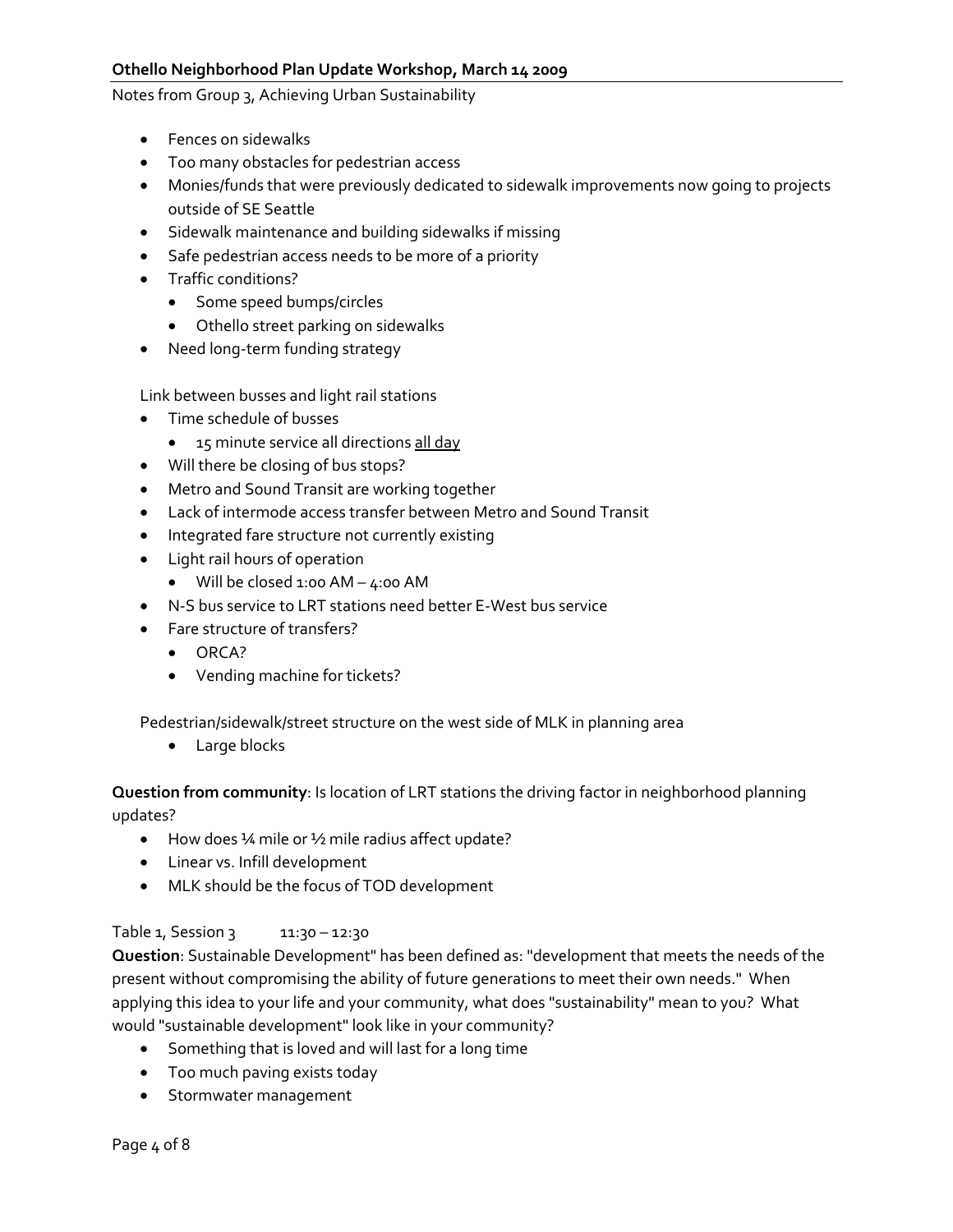Notes from Group 3, Achieving Urban Sustainability

- Run‐off from vehicles into Puget Sound and Lake Washington
- Remove paving and replace with green space/material
- Chicago program/plan of "green" alleys
- Drain and culvert system
- Affordable and usable business and residential spaces
- Functional spaces in relation to demographics of household size
- Provide jobs in proximity to residences
- Choices in housing types
- Fewer cars reduce use
- Community gardens
- Not currently pedestrian friendly
	- Building scale
	- Asphalt
	- Sidewalk buffer
	- Encourage "good" design
	- Aesthetics Art, trees, green
- Reduce concrete usage in building materials

#### Zoning

- Dictation of building types and lot use
- Concrete removal vs. cost and replacement
- Sustain/create a unique feel to neighborhood
- Takes time to make changes around rail station
- Infrastructure and discourages car uses and increases green space
- How does ¼ mile or ½ mile radius affect your idea of growth?
- Radius measures where determined by ideal "walkable" distance
- Relevent for parking zone, not relevant as it dictates growth
- Infrastructure and development areas not relevant as it affects zoning

**Question**: The new light rail and reliable bus service provide alternatives to driving and are better for the environment. Will you be using the light rail? If yes, how will you get to the station nearest to where you live?

- Link light rail and connect to service
- Better bus connections
- Metro process (sounding board)
- North‐south connections sufficient
- East‐west connections needed
- Bicycle

#### Funding for Metro

- 20% cut in service despite 20% increase in ridership
- Comparison of LRT to other cities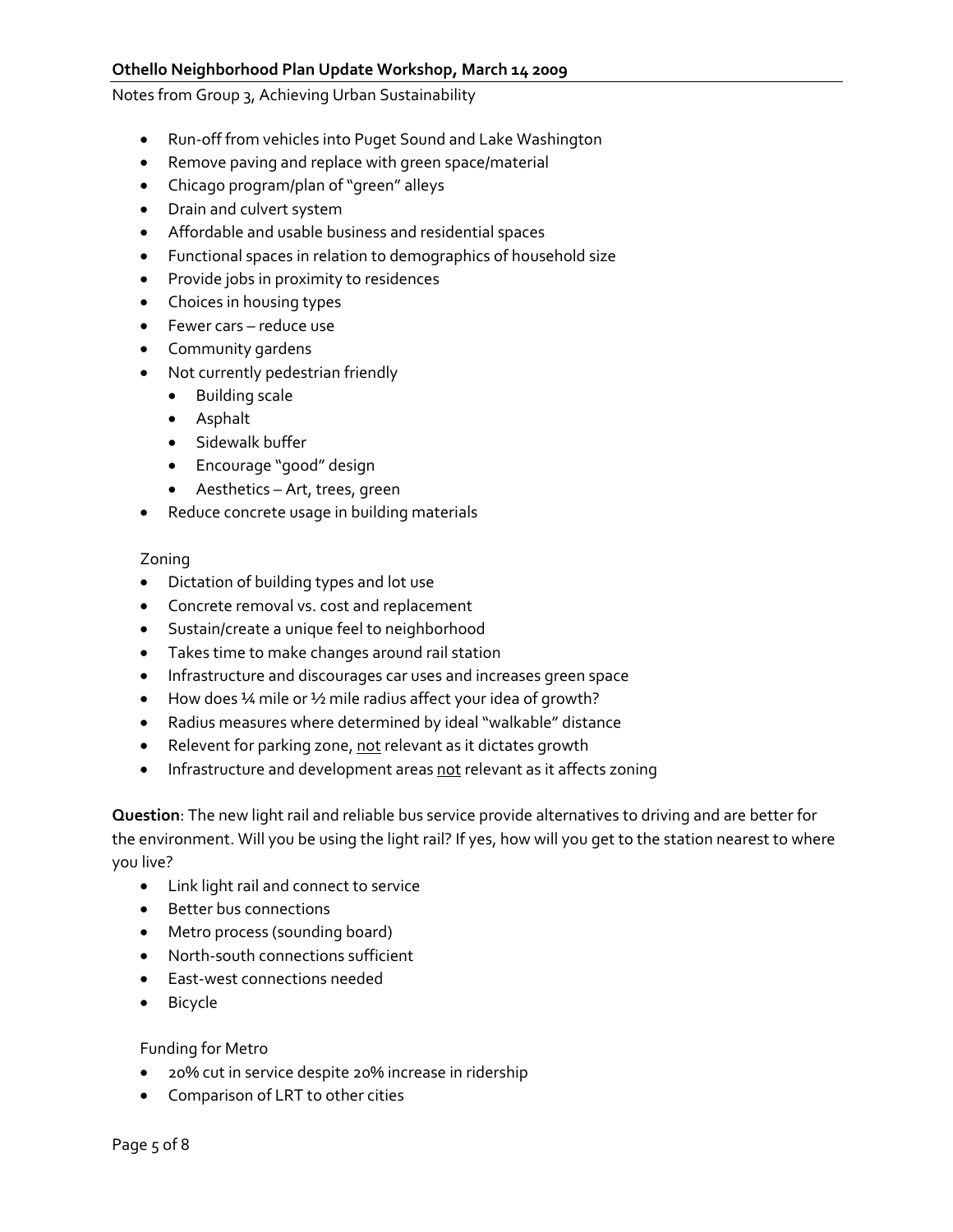Notes from Group 3, Achieving Urban Sustainability

- Multi-modal connections to light rail
- Speed of traffic along corridors (main roads) despite encouragement of a pedestrian‐friendly environment
	- SPD speeds
	- Use of sirens
- Crime rates/volume
- How to encourage ridership if emergency response time is high
- Is having an increased police presence sufficient?
	- Officers on foot
	- Officers on bicycle
- Idea of "Build it and they will come." Is it true?
- parking requirement for businesses that sell goods
- additional parking is not needed

#### Table 2

#### Session 1 9:30 – 10:30

**Question**: Parks, open spaces, the urban forest and other natural areas provide breathing room, shade and opportunities for rest and relaxation, contribute to environmental quality and provide wildlife habitat. How would you expand and enhance these opportunities in your community?

- Open space desirable
- Parks used by community
- Safe and secure
	- Eyes on the park
	- City programming Othello Park Alliance
- Good building frontage
- Pea patches
- SE Seattle no branch of community college = S Seattle Community College (green technology)
- Carry "Main Street Quality" near Othello station
- New development welcomed
- "OPUS" development
- Open lots need to be developed
- "Fear" of intensive development
- Trails have poor landscaping. Chief Sealth
- More "community gardens" and pea patches
- Activities (programs) at
- Othello Park and Chief Sealth trail
- August festival music?
- Brighton playfield
- Identify "grants" for urban improvements
- City/neighborhood partnerships
- Grant writing training and technical assistance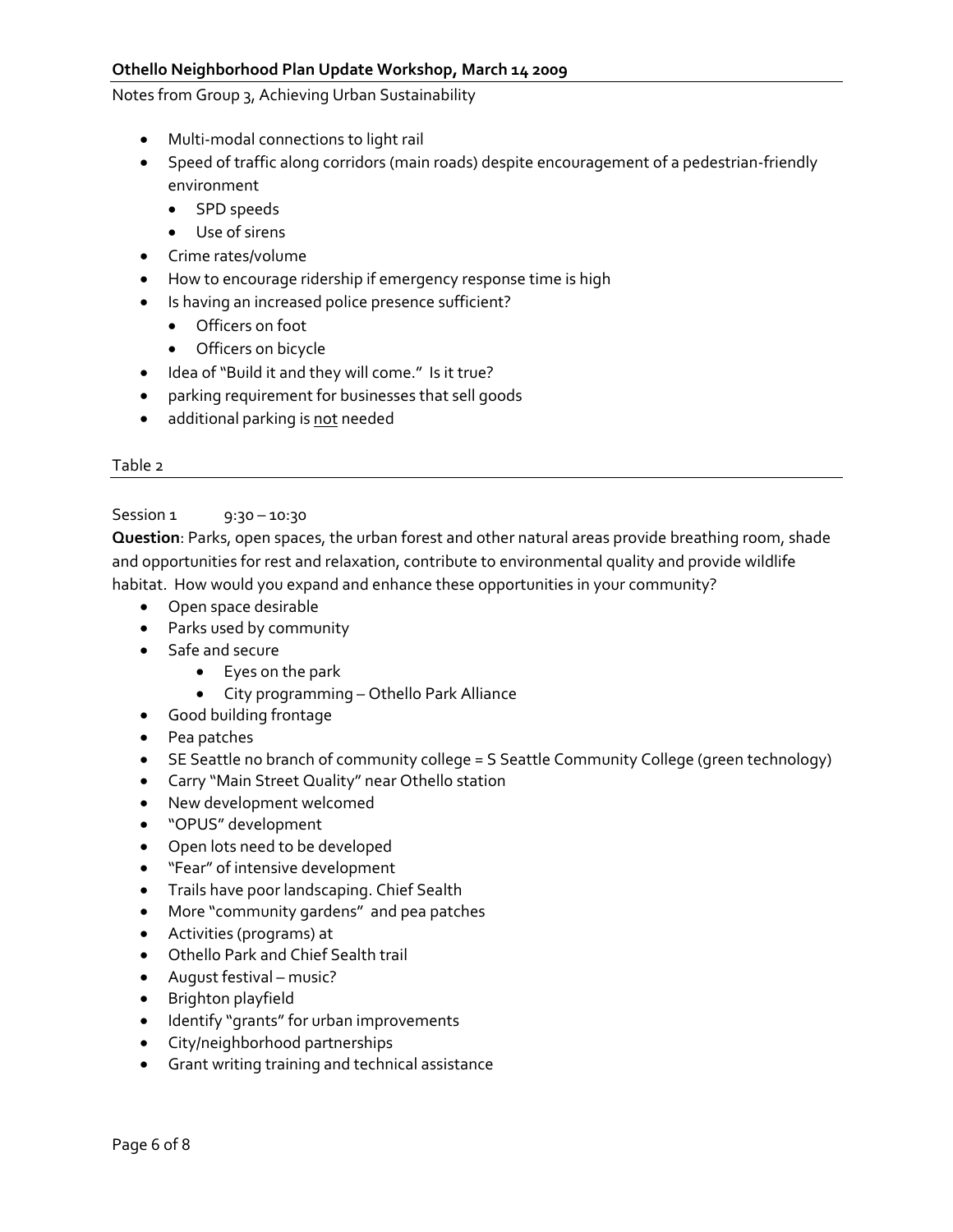Notes from Group 3, Achieving Urban Sustainability

**Question**: The new light rail and reliable bus service provide alternatives to driving and are better for the environment. Will you be using the light rail? If yes, how will you get to the station nearest to where you live?

- Coordinate Train and bus
- East‐west circulation difficult
- Circulator bus
- Rail stations too far apart
- MLK walking more infill of vacant lots

**Question**: Global climate change is a serious concern. What steps should our community take to address this problem?

- Concentrated uses that meet daily uses of residents
- Frequent transit service
- Support small business development and retention
- Farmer's market potential
- Food security
- Safeway is "for sale"
- What will help retain services?
- Green education to diverse groups = "cost savings"
- Transit use = sustainability
- Greater frequency of #48 bus
	- Taken for school
	- Full at pulse times
	- Need bus service to schools
- Need direct access to Holly clinic and services and other important community destinations
- Need "Metro" representative and planning meetings
- Better link between Beacon Hill and Othello
- Could use circulator bus service more E/W access
- Walkable E/W is difficult
- Senior Centers
	- Rainier and Holly
	- Holly Clinic
	- ACRS Juneau
	- Filipino CC @ Juneau and MLK

Economic sustainability

- Tax vacations for seniors
	- Reduced property taxes
- Economic security
- Character stability
	- Economics
	- Affordability for residents and small businesses
	- Diversity
- List diverse uses for neighborhood